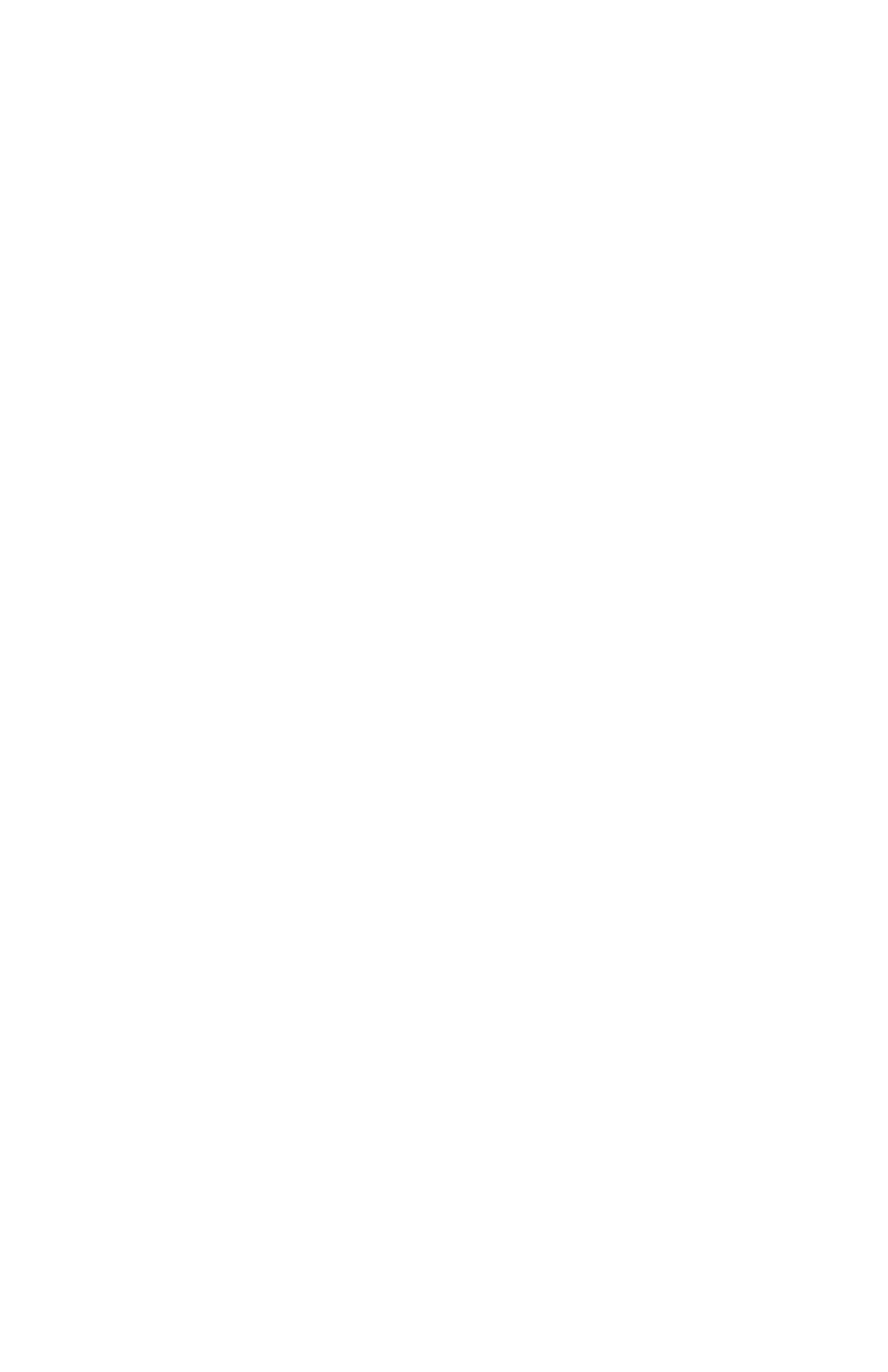# **The Dhamma and the Real World**

*by Ajahn Pasanno and Ajahn Amaro*



*Abhayagiri Monastery*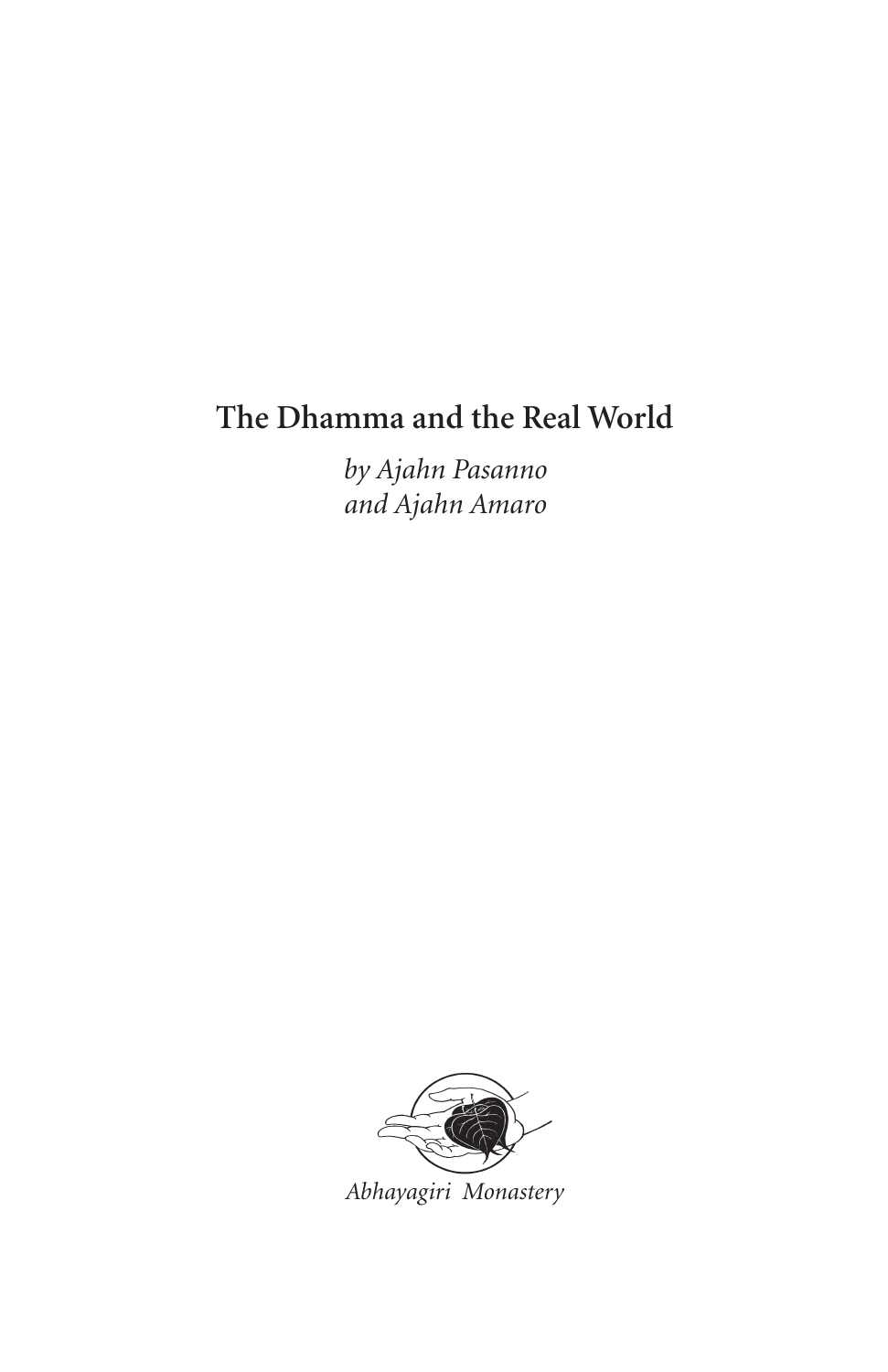Abhayagiri Monastery 16201 Tomki Road Redwood Valley, CA 95470 (707) 485-1630 www.abhayagiri.org

©2000 Abhayagiri Monastery

Copyright is reserved only when reprinting for sale. Permission to reprint for free distribution is hereby given as long as no changes are made to the original.

**This book has been sponsored for free distribution.**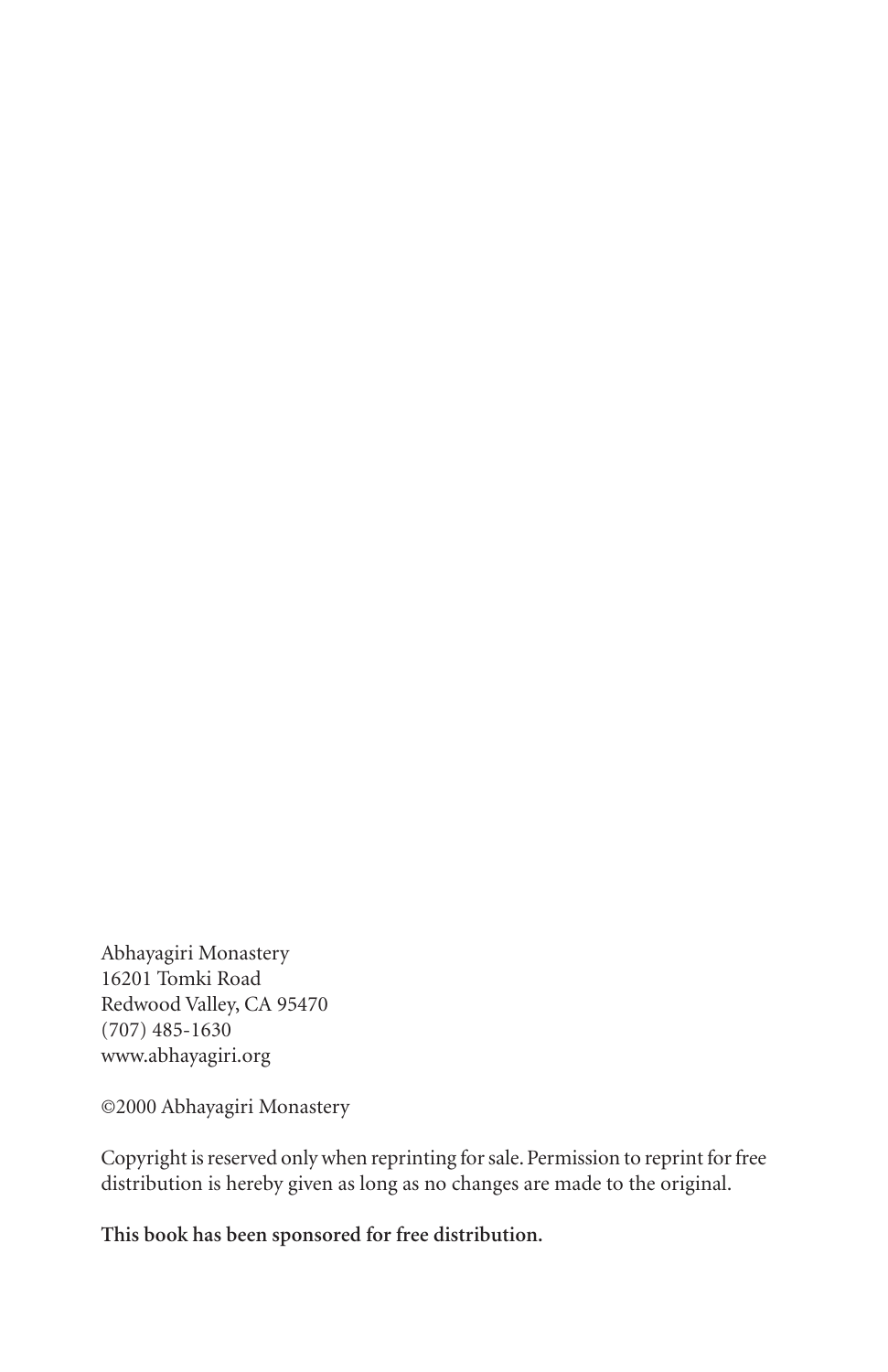## **Dedication**

I<br>Bhil DEDICATE THE MERIT from the offering of this book to those who inspired me to "go forth" (in the order that I met them): Jayasaro Bhikkhu, Taraniya, Thanissaro Bhikkhu, Amaro Bhikkhu, Punnadhammo Bhikkhu, and Pasanno Bhikkhu. Also in appreciation for the love and support I receive from my parents, Donald L. Sperry and Dorothy C. Binford Sperry. May you and all beings Know True Happiness.

*—Jotipalo Bhikkhu*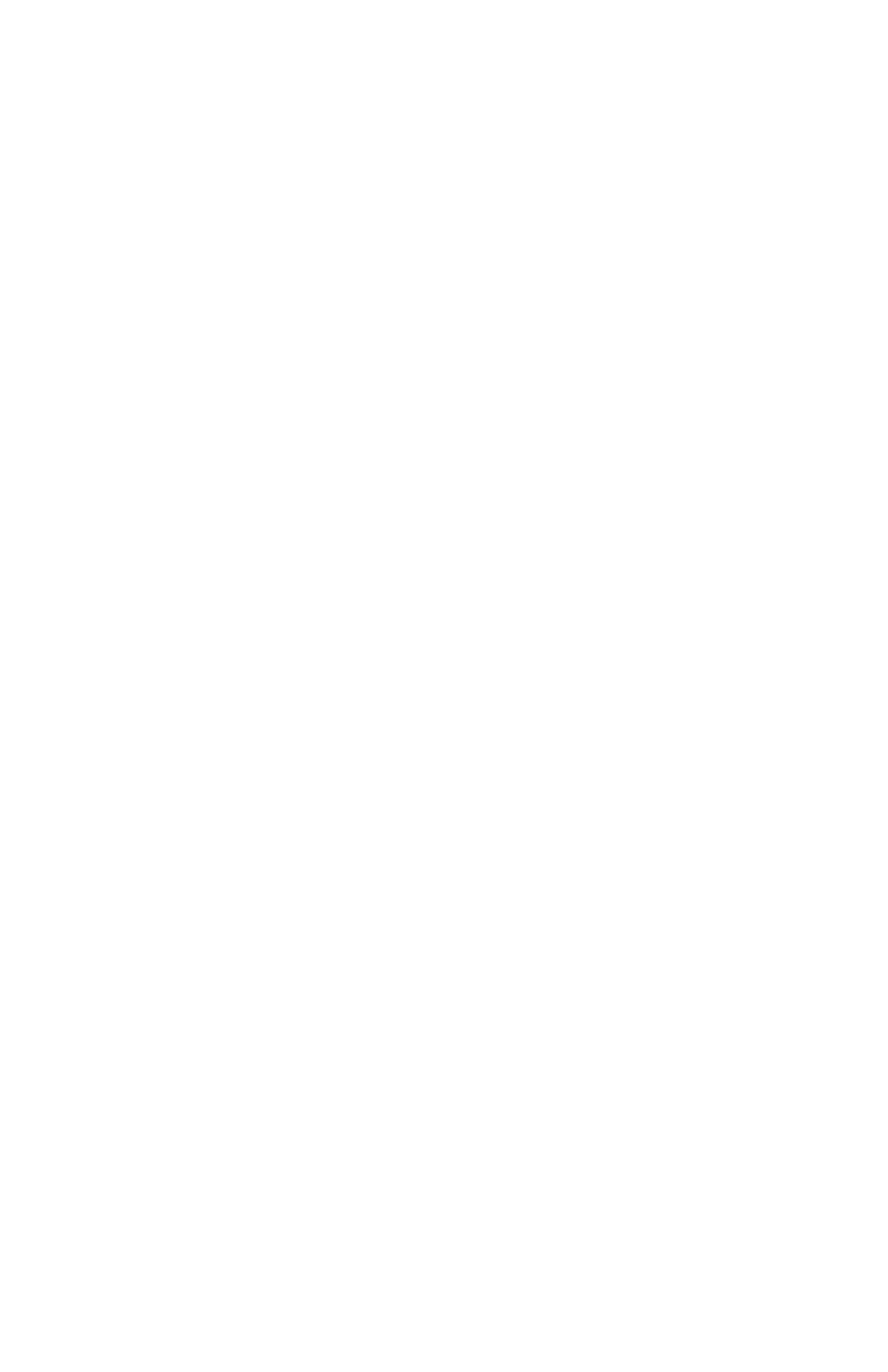## **"What Does a Buddhist Monastic Know about Real Life, Anyway?"**

*by Ajahn Amaro*

E ARE OFTEN ASKED, "What does a Buddhist mo nastic know about real life?" This is a very good ques tion because many people may think that we don't have to deal with real life in the monastery: "Things are easy for you, but outside the monastery wall we have to deal with real life; we have a much more difficult job." Their impression is that once you have given yourself to the holy life, then you float around on little purple clouds, existing in exquisite mutual harmony at all times, exuding undifferentiated love and compassion for each other, and, finally, at the end of a life of ever-increasing blissfulness and profound insights into the nature of ultimate reality, deliquescing softly into nirvana leaving behind a soft chime of ringing bells and a rainbow. Not so. I'll get on to that in a minute. I'm joking a bit, but this is the kind of image that people may have of monasteries. It's another world, something that *other* people do.

The Buddha was asked a lot of questions in his time, and he once said there are four ways to respond to a question. The first way is to give a straight answer. The second is to ask a counter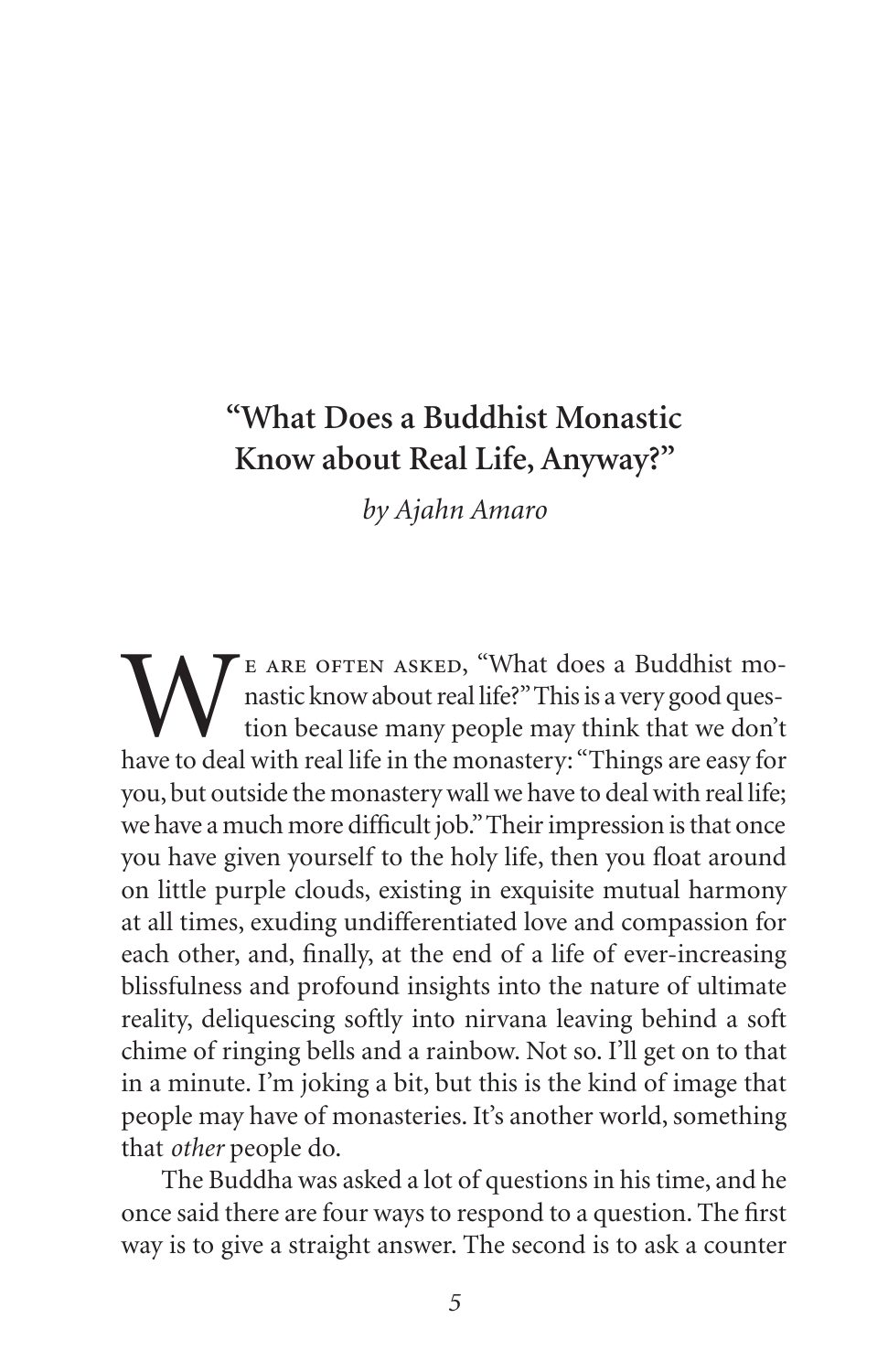question. The third is to rephrase the question. The fourth is to remain silent. As I look at the question at hand, what comes to mind are two counter questions: What is a Buddhist monastic? And what is real life?

Most people probably don't know all that much about how the monastic system actually functions in the Buddhist world. To many, Buddhist monks are simply people who magically ap pear and disappear, like wandering teachers or circuit preachers. There's not really a cognizance of what a monastery is, how it functions, or where a Buddhist monastic comes from. Even the word "monastery," like the word "morality," often has a certain emotional effect. Your blood starts to get cold, and you think, "That's a place for other people, and there's something about it I don't really like." I certainly had the same feeling at one time: You disappear behind a 20-foot-high wall into a life of scrub bing floors, freezing nights, and grim asceticism. That's "the monastery."

In many Buddhist countries — Tibet, Korea, China, and Japan — they did create a remote, enclosed, and self-sufficient model. However, in Southeast Asia, at least where Buddhism was not repressed by the various rulers, they sustained the original mendicant model that was established at the time of the Buddha. The monastery is actually like a cross between a church, commune, and community center. It's not just a place where nuns and monks live; it's everybody's place. In Thailand, for example, there are about 50,000 monasteries. Every village has a monastery; big villages have two or three. It's like a synagogue or church with six rabbis or half a dozen ministers. One or two do most of the talking, and the others live, learn, and help out. It's a commune of spiritual seekers, and it's also a place where community life happens. Many village monasteries host the lo cal town meetings or "county" fairs. The monastery is the heart of the community, not that place out on the hill that nobody ever enters.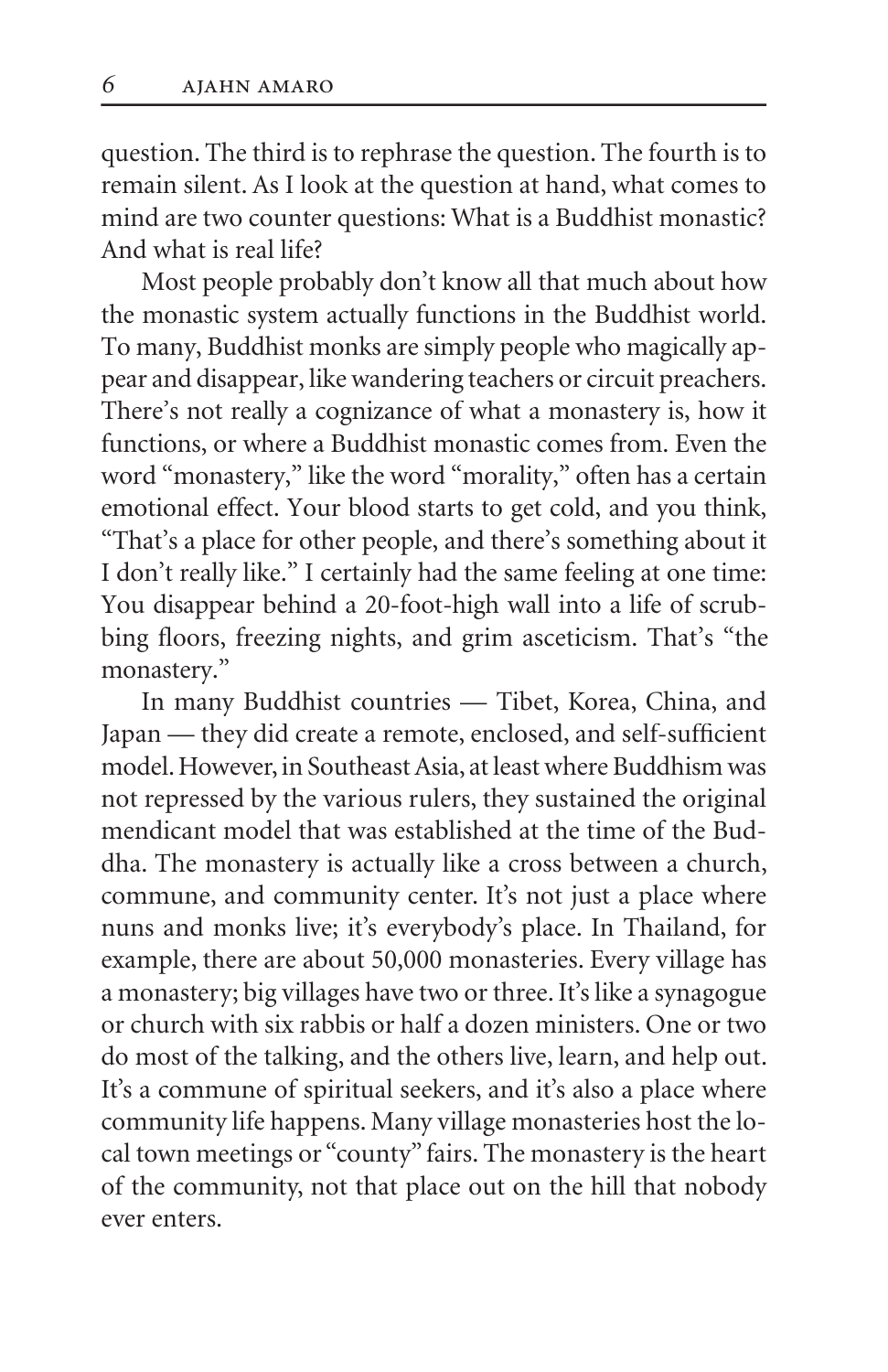Of course, there's a degree of variety. Forest monasteries place an emphasis on meditation and tend to be outside of vil lages and a little further away. Those that are extremely popular will try to sustain a bit more quiet, with visiting hours at such and such a time. There might not be anyone to receive you. But generally speaking, most monasteries are open; they are everybody's place.

At its heart, a monastery is sustained as a spiritual sanctuary. What creates a monastery is that everyone who comes through the gate undertakes to live by a certain standard, to conduct themselves in a certain way in terms of honesty, nonviolence, modesty, restraint, and sobriety. Within that zone, it's a safe place: no one is going to rob you, to chat you up, to try to sell you anything, to attack you, to lie to you, to be drunk. It's an environment that maximizes the supportive conditions for helping you to cultivate kindness, wisdom, concentration — the whole range of wholesome spiritual qualities.

There are also teachers available. You might think that a great master like our teacher, Ajahn Chah, may have spent his life up in the mountains, meditating under a tree. He did that for a number of years, but once he opened a monastery, he spent much of the next thirty years sitting under his hut receiving visitors from ten o' clock in the morning often until midnight. That's the teacher's job: the doctor is in. Not every monastery functions in that way, but it's generally the job of certain mem bers of monastic communities to be available to anyone who drops in. If you want to talk to the Ajahn, you don't schedule a private interview, you just hang out until there's an opportunity to ask your question

In this respect, intrinsic to a Buddhist monastic life is the fact that you can be called upon to some degree or another to share with other people the wisdom and understanding you have developed. Whatever good is developed in the lives of the inhabitants of the monastery is made available. Of course, some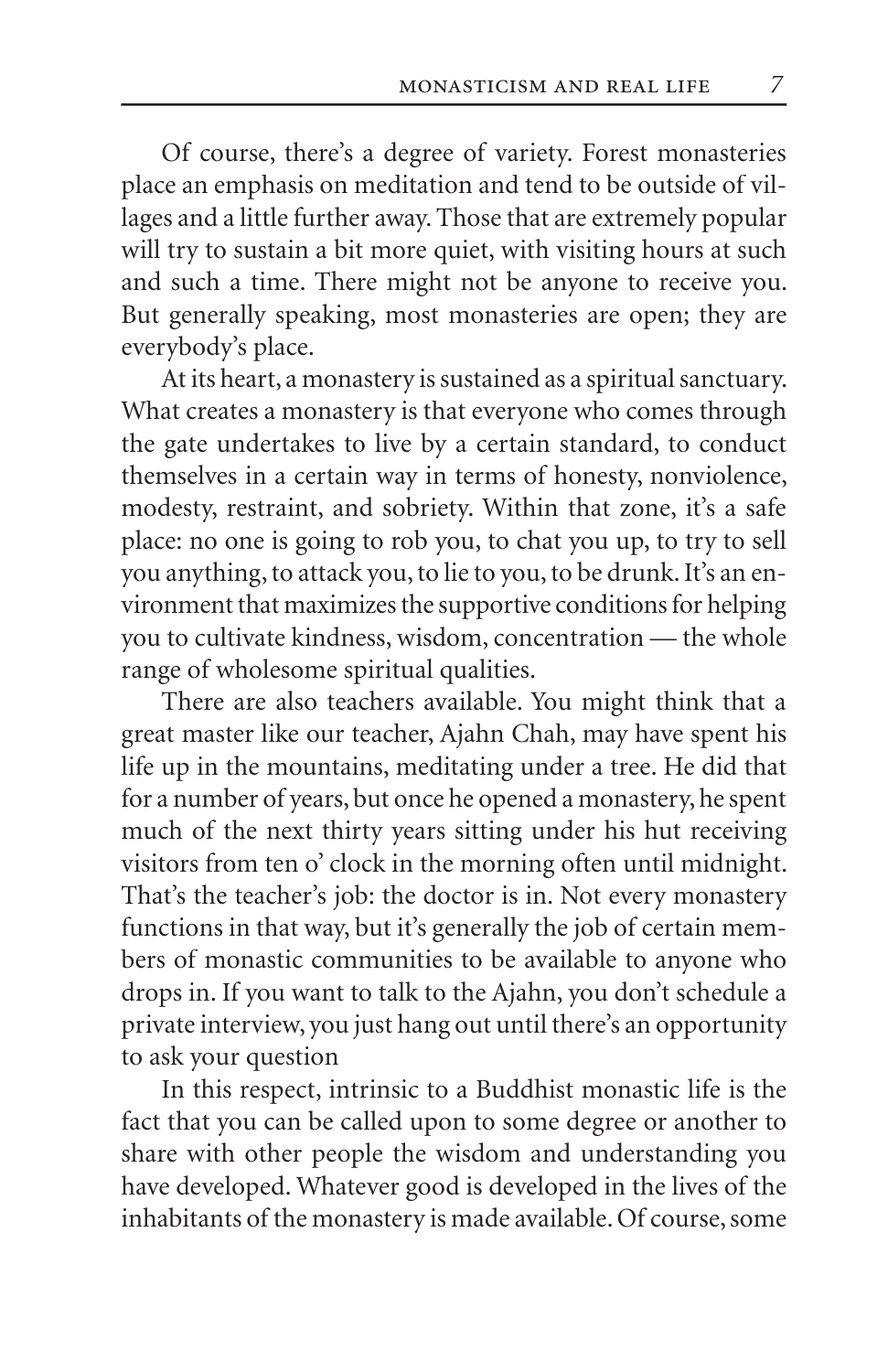people are not disposed to be teachers. Yet just aspiring to control your bad habits and get your mind a little bit clearer is in itself is a great gift and a blessing to others. It's a beautiful example.

So if this is a Buddhist monastic life, then what is real life? People often think real life means having a credit rating, a re tirement plan, a job, a sex life, a house, a car, and a fixed pattern of living. But couldn't you also say a real life means simply hav ing a body and mind? Or a personality, a feeling of identity? For people who ask the question, the implication is that those who don't have financial responsibilities, children, parents to look after, or marriage partners somehow experience a life that is intrinsically different. All the rough and tumble of the lay world is somehow intrinsically different. Seeing Buddhist monks or nuns on show — sitting in robes, statue-like and serene — it is easy to think, "They are not like me: they haven't got sore knees like me; they haven't got profane thoughts going through their minds like me; they haven't got worries and anxieties, thoughts about the past and future all the time like me; they don't have a difficult parent like me." Well believe me, the monastery gate does not create any radical alteration of human nature as you pass through it. Come live in the monastery for one week, and then ask yourself where real life is.

From the Buddhist point of view, life is happening at the level of the senses, where sense consciousness impacts sights, sounds, smell, taste, touch, body, perceptions, feelings, ideas, and emotions. That's where we experience life. Whether you are inside the monastery gate or outside it, the impact is the same. There's a saying in Japan: "There's many a shaven head surrounding a hairy mind." When you enter the monastery gate, all your struggles with your parents don't suddenly get switched off. All your sexual desires don't suddenly fizzle out. All your feelings of self criticism don't miraculously transform: "Now I am a monk. I like myself."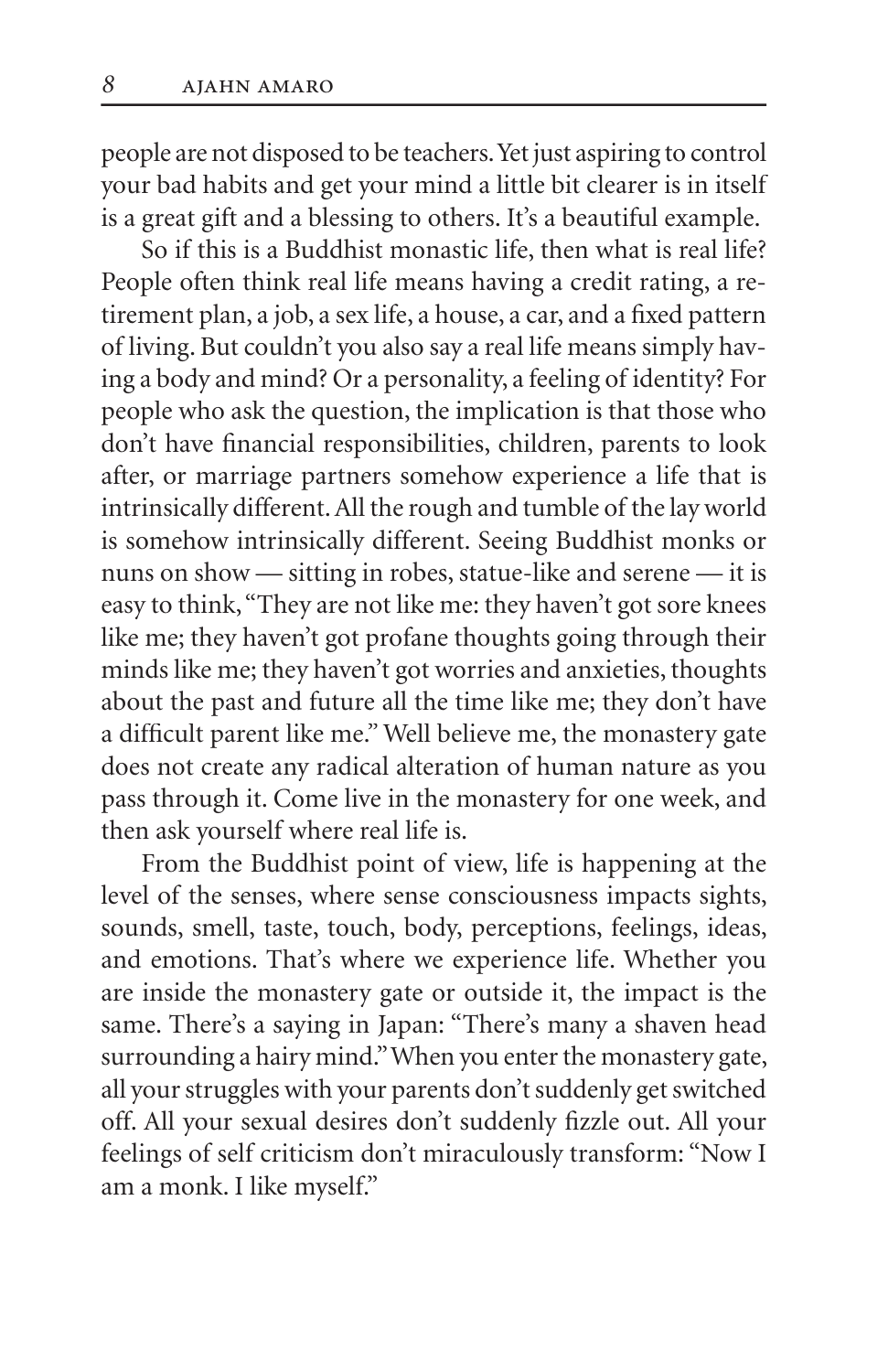In fact, the monastery is an optimum environment in which to experience real life. We get the raw experience of feeling sight, sound, smell, taste, and touch because all the normal distractions, mufflings, and mutings are absent. We can't nibble or go to the fridge to help ourselves. Food has to be put into our hands before we can eat it. We don't listen to music, have any radios, listen to the news, watch TV, read novels. We don't play sports, do crossword puzzles, garden. Basically, you ain't got nothin' except your mind and the great outdoors. We live communally; everything is shared. We don't have our own choice about whom we work with or how we work. We have no choice about the menu; the cooks cook what they want to cook with whatever shows up in the larder. We can't just pop into town to do some shopping or take in a movie. We don't have our own space. Sometimes in the winter time we get cold and wet, and there isn't a way to get as warm as we'd like to be.

Maybe I'm painting a bit of a rough picture, since at times it is also very pleasant. But what I'm really trying to say is that when you start to shed the familiar props, you get life in the raw. You experience the whole battery of loves and hates, of self concern, of the amount of things we need to have to make ourselves feel good. It's like a junkie. As long as you have a good supply of clean stuff, everything is fine, but as soon as the supply starts to dry up, things get really hairy. Anyone who has been addicted — to cigarettes, food, affection, heroin, whatever — knows what that is like. When the props aren't there, we realize how dependent our life has become. By seeing this and processing it in a deep and clear way, we can understand it. Then we are more able not to be dragged around.

There was a very sweet incident that happened a number of years ago with the first nun in our community in England. She was a middle aged woman, had been married, had had quite a sophisticated life. A women's magazine came to do a feature on the nuns, and they were interviewing her. They said, "It must be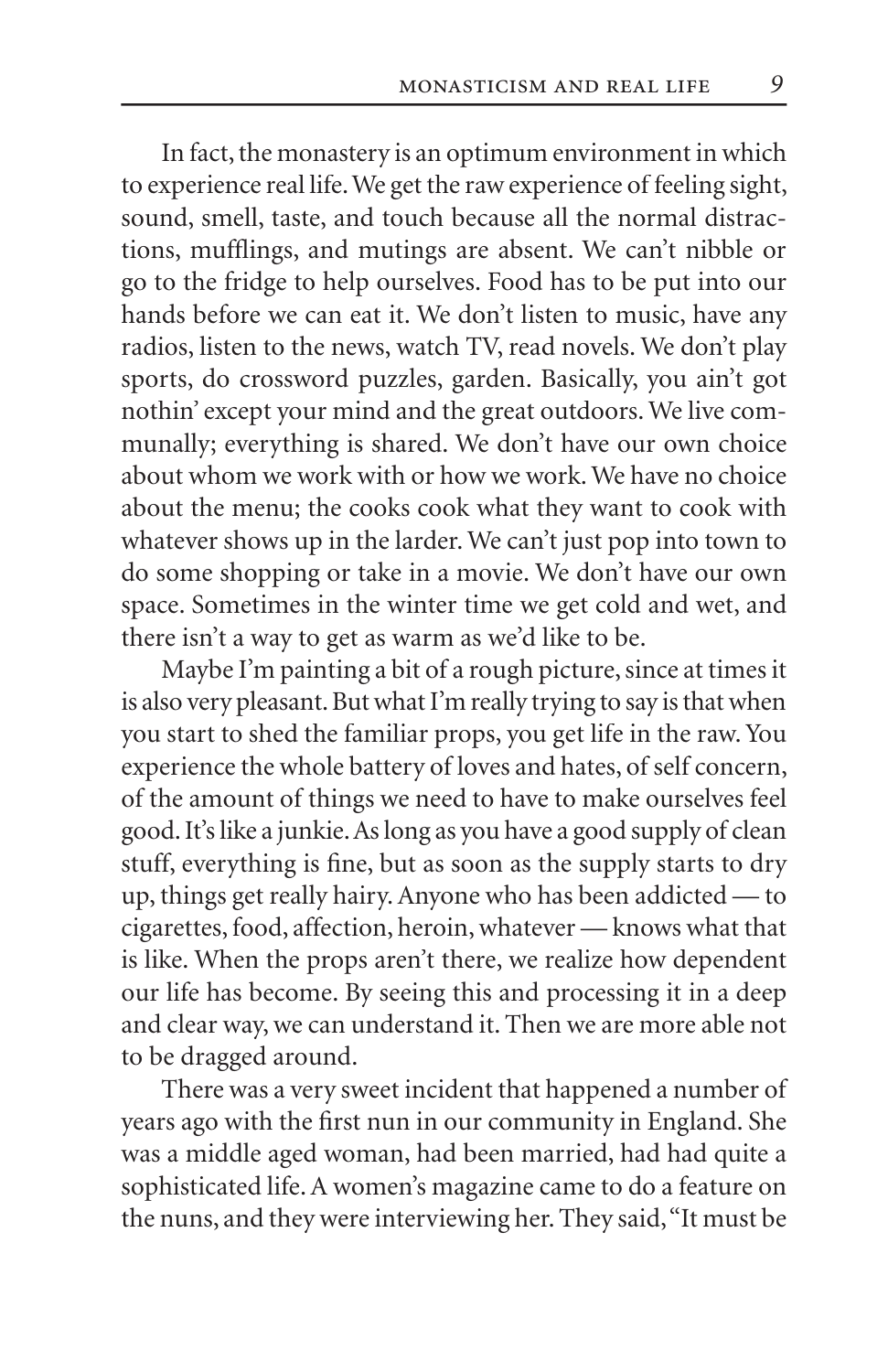terribly difficult for you: sleeping on the floor, having one meal a day, getting up at 4 o'clock in the morning, being told what to do by all these young whipper-snappers.

"Oh," she replied, "that's easy, a piece of cake. Really. At first, I thought it would be very difficult for a woman of a certain age to adjust to all these hardships, but that's nothing. The really difficult thing is to give up your own opinions. That's the hardship. When you know — not just think, but *know* — that you are right about the way to cook courgettes but have to watch someone doing otherwise and swallow it, then things get really interesting."

The interviewer was really shocked, but it was very insightful of the nun. She realized that she was far more attached to her ideas of right and wrong, good and bad. "I think things should be this way." "Monks shouldn't talk like that." "This is what Buddhism is, and this is what it isn't." She would get really upset because Ajahn Sumedho wouldn't quote the Buddha's discourses in his Dhamma talks but would use his own language and reflect from his own experience. She'd say, "We are Buddhists. We should be quoting the Buddha!" If we don't meet them and know them, we are dragged around by our preferences, our loves and hates, rights and wrongs. As long as things go smoothly, we can be dragged around quite happily because we think this is just life. But as soon as our plans are frustrated, as soon as we meet with a situation that doesn't go the way we like, then we lose it. We get lost. We die. There's a beautiful passage in the Dhammapada where the Buddha says, "Mindfulness is the path to the Deathless, Heedlessness is the path to death. The mindful never die, the heedless are as if dead already."

In the monastery, we learn to deal with the body, with pain. Living communally, we learn a lot about forgiveness, com mitment, honesty, patience. We learn how to deal with anger, jealousy, fearfulness, selfishness. We get the whole palate; every color is there. If you can't deal with them, you don't survive. The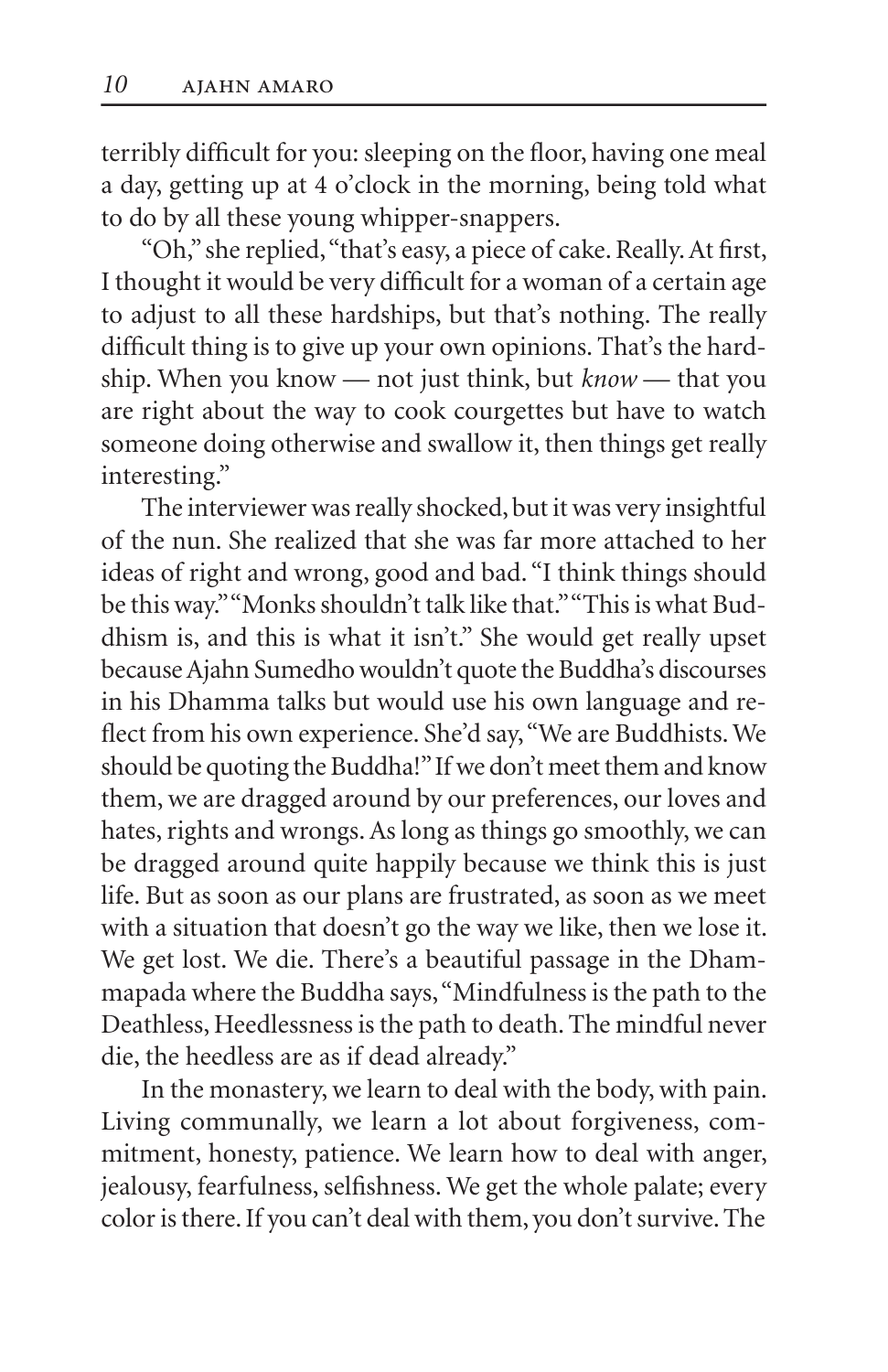effort within the monastic life is to know life as you experience it, as you feel it in a complete and deep way. In the monastery, you learn to understand how the feelings of love and hate, success and failure, praise and criticism all function. You learn to find that space that holds it, that knows it, and that can be with it and be still within all that occurs.

Coming to the monastery as a lay person and participating in that life, plugging into that environment can help you carry that learning back with you, and you can begin to experience the whole firmament of your daily life, your family life even while surrounded by people who are not resolute on a spiritual practice. After all, most people are caught up in the rat race and not intent on the realization of ultimate truth. What the monastery provides in the world is a reminder that everything is okay, that we can live with whatever is happening, that we can ride the wave. For those who live outside the monastic sphere, our effort is to provide an alternative to the drivenness of the world. Even though you might be driving the car to work, hold ing down a job, looking after your aging parents, feeding your kids, or being with a loved one who is dying, it doesn't have to be fran tic. It doesn't have to be obsessive. It doesn't have to be bur den some. There is a manner in which we can relate to even the most impactful and potent, emotionally charged issues of life whereby they are held, they are understood, they are fully experienced, and they are not confusing. So real life then has to do with a mind full of life, an acceptance and appreciation of life, and the monastery is endeavoring to give us a sense of this real life.

*Adapted from a talk given on August 3, 1998, in Caspar, Cal i for nia.*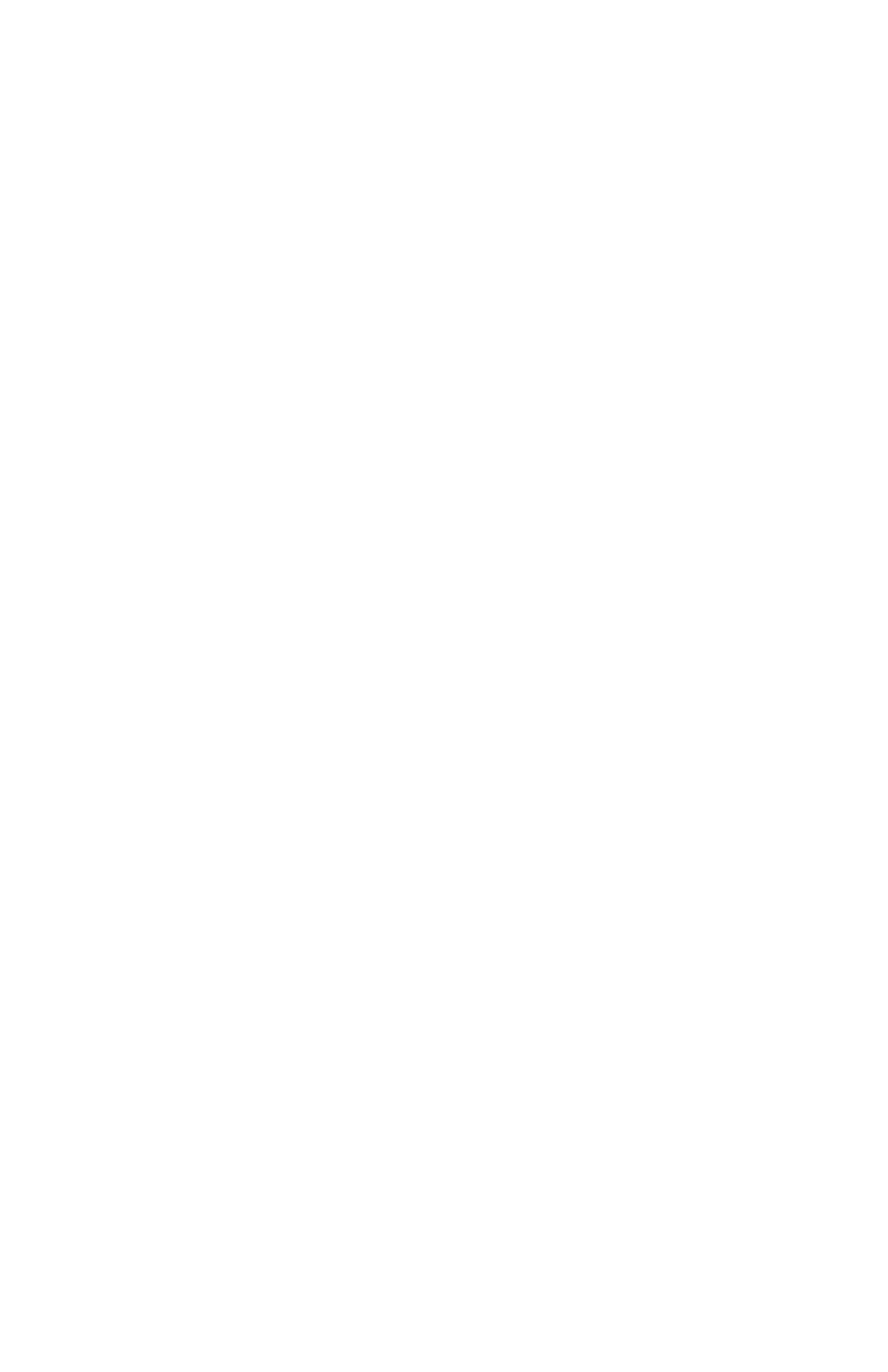#### **Laying the Foundation for Social Action**

#### *by Ajahn Pasanno*

FROM A BUDDHIST PERSPECTIVE, anything to do with other<br>people can be considered social action: how we relate to<br>the individuals close to us such as family or neighbors,<br>to society at large, and to the world around us. The people can be considered social action: how we relate to the individuals close to us such as family or neighbors, to society at large, and to the world around us. The field of social action expands out, but it begins with ourselves and our relationships to others. The individual is at the core of all relationships between any parts of society. We must always return to that core, to recognize that our own actions affect other people and the society around us. This is simply the basic law of karma — any thing we do affects ourselves and others. It's not a matter of "me" and "society," as if they were separate. There isn't really any separation. The two are interrelated all the time.

What we bring to the society around us are simply our own qualities of mind, of heart, of being — our intentions and how they manifest in our actions. In order to understand our effects on society, we first have to understand ourselves, to see these qualities more clearly. The ability we have to help others, or to do anything to affect others, is dependent upon the clarity, in tention, and integrity with which we live our lives. These things are inseparable. As such, the way we train ourselves is equally important to any actions we take outside ourselves.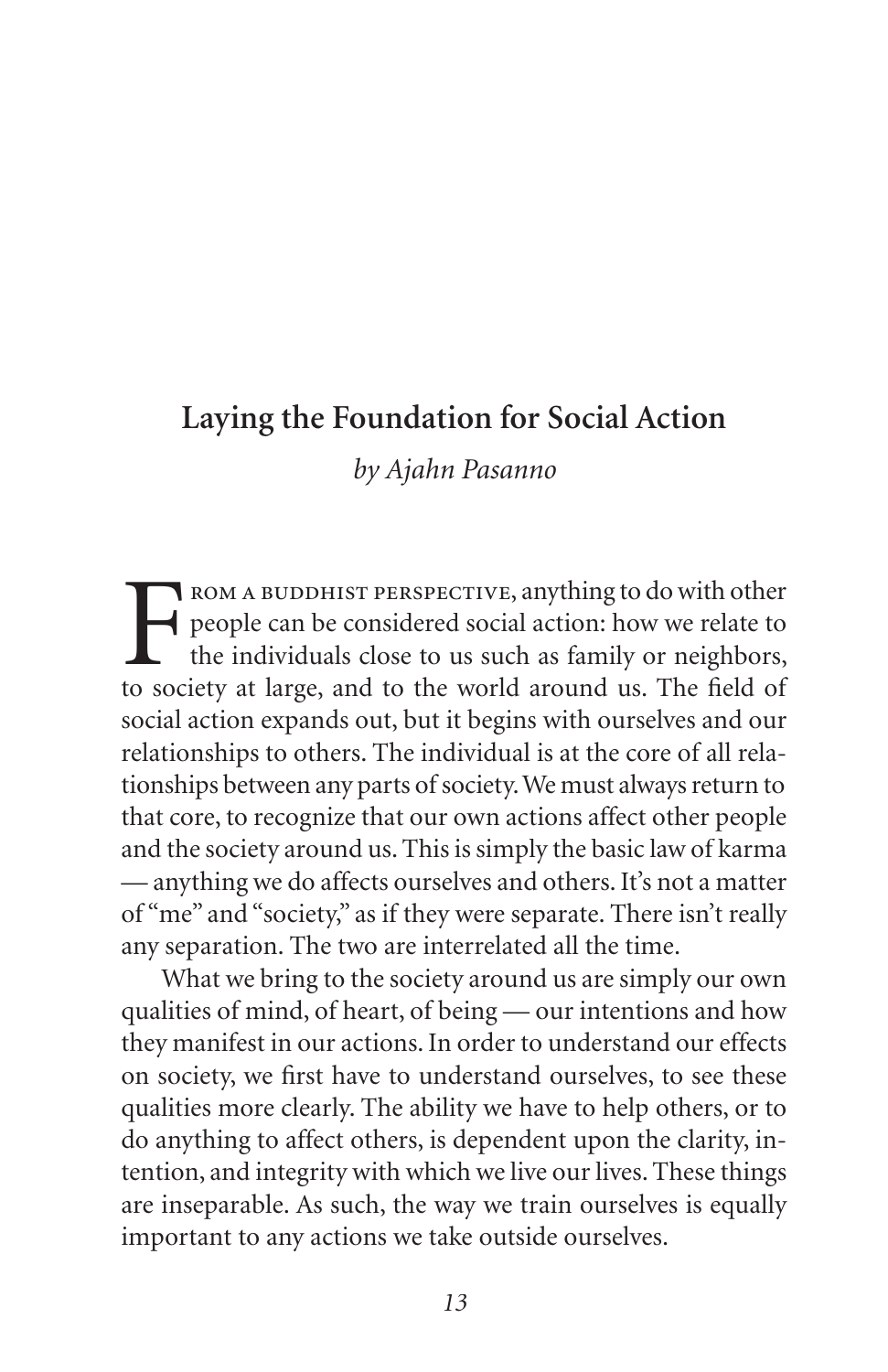In Buddhist practice, the training laid out for an individual begins with how one practices with others. This is *sila,* or virtue — not harming others, being honest in the way one deals with others, being trustworthy in one's actions and speech. The prac tice of keeping the precepts<sup>\*</sup> is already social action. The precepts remind us of the ways our actions affect others. Oftentimes, people may think, "Let's get to the 'real' stuff about Buddhism — the liberation, the enlightenment; keeping the precepts is just a social convention, just the basics." But this "basic" stuff has an effect. It is important. The Buddha recognized that our actions have effects for ourselves and for others.

While virtue concerns itself with actions and speech, the second aspect of the Buddhist training is meditation, or *samadhi* — a training of the mind and the heart, a clarifying of mind fulness, awareness, and composure. These are essential to cultivate. If we are going to take any social responsibility, it has to be done with an open heart and a clear mind. We must develop a standard for reflection. We can then start to ask, what are the effects of our words and actions? Sometimes people get enthused about social action and forget about the ordinary activities in life. How do I deal with my family? How do I deal with the people closest to me? Or even how do I answer the phone? What do I put into the universe when I am irritated or upset? These are very ordinary, everyday things, preparing the ground for how we relate to the world around us. Paying attention to these things is social action. Dealing with the circle of people around us is social action. It is not different

From a Buddhist perspective, the next step is recognizing the quality of wisdom, or *pañña*. There are many different levels of

 $*$  The five lay precepts for practicing Buddhists are: 1) to refrain from taking the life of any living creature, 2) to refrain from taking that which is not given, 3) to refrain from sexual misconduct, 4) to refrain from false and harmful speech, and 5) to refrain from consuming intoxicating drink and drugs which lead to carelessness.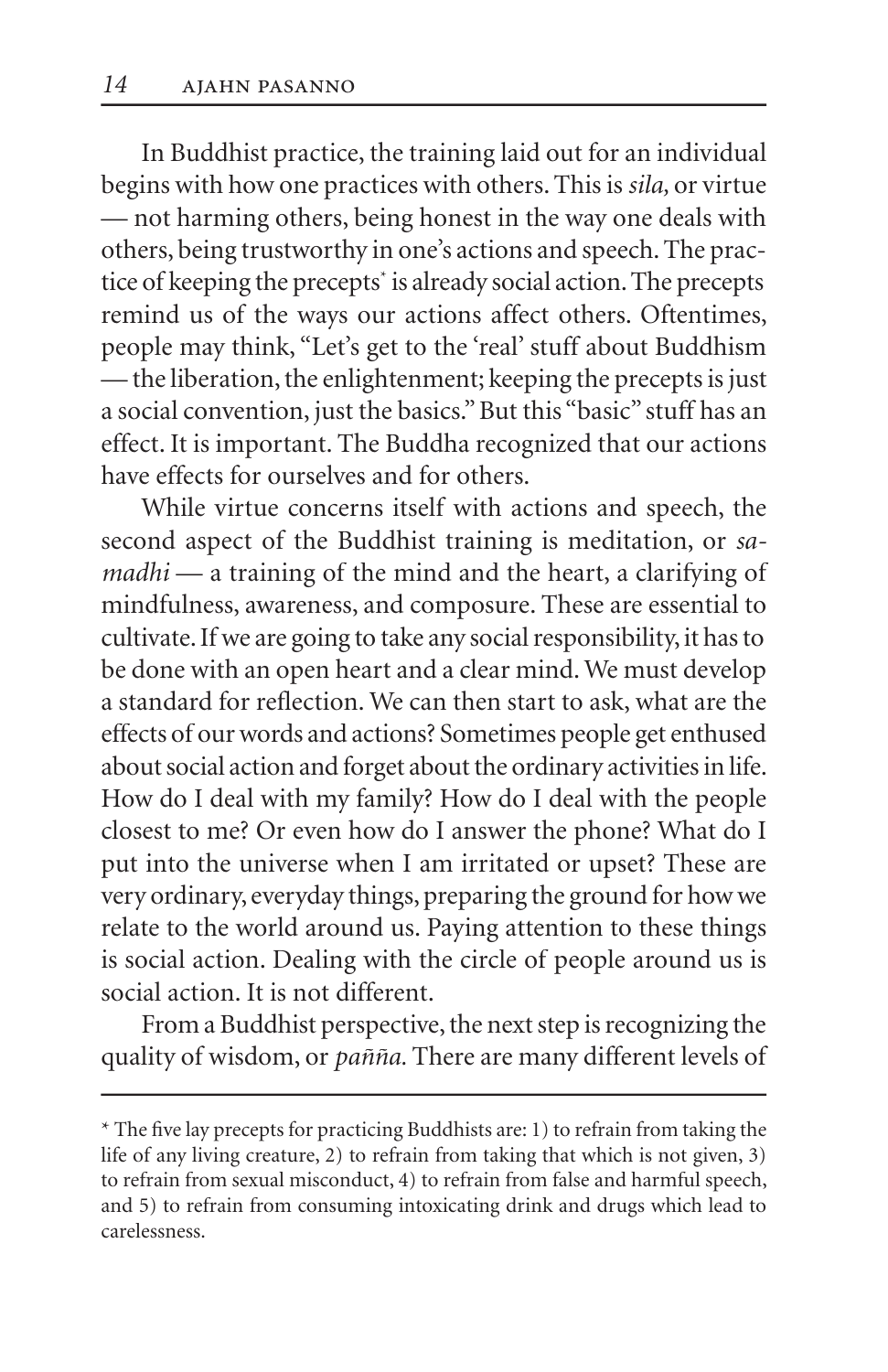wisdom, but seeing things as they truly are is its essence. With a reflective ability of the mind, we can begin to see things as they truly are and start to turn towards that. This is not simply gathering new bits of knowledge or being zapped with some sort of enlightened energy. It is a turning inward to be able to open to all the ways things truly are and allowing our lives to be guided by that wisdom. How does this affect myself? How does this affect others? What is the way to freedom and liberation? What is the way out of suffering and dissatisfaction for myself and for others? Wisdom is seeing the different ways we entangle ourselves in things and the different ways we can be free.

Virtue, meditation, and wisdom are the tools we use in training ourselves in how to relate to the world around us. This training will help us to see the qualities that bring true benefit to our society — the qualities of loving-kindness, compassion, sympathetic joy, and equanimity. These are the *Brahma viharas*, or divine abodes. In a way, these can be considered a goal of social action: creating a way in which human beings should live. Lov ing-kindness is the wish for another's happiness. Compassion is the wish to alleviate another's suffering. Sympathetic joy is the happiness we feel in the success of another. And equanimity is the ability to stay centered in the midst of life's ups and downs.

The quality of sympathetic joy is an interesting one in terms of social action. Its opposite is jealousy or envy. In many ways, envy is the foundation for competition and conflict. If a society is based upon competitive accumulation — like some societies we know — it can create conflict and a lack of appreciation and willingness to enjoy each other. Having come to the United States after living in Thailand for twenty-three years, the sense of competition here is very striking. In Thailand, there is a wide stratification in terms of socioeconomic level and opportunity within society, but there is not a lot of envy or competition. People are often motivated to improve their economic lot, but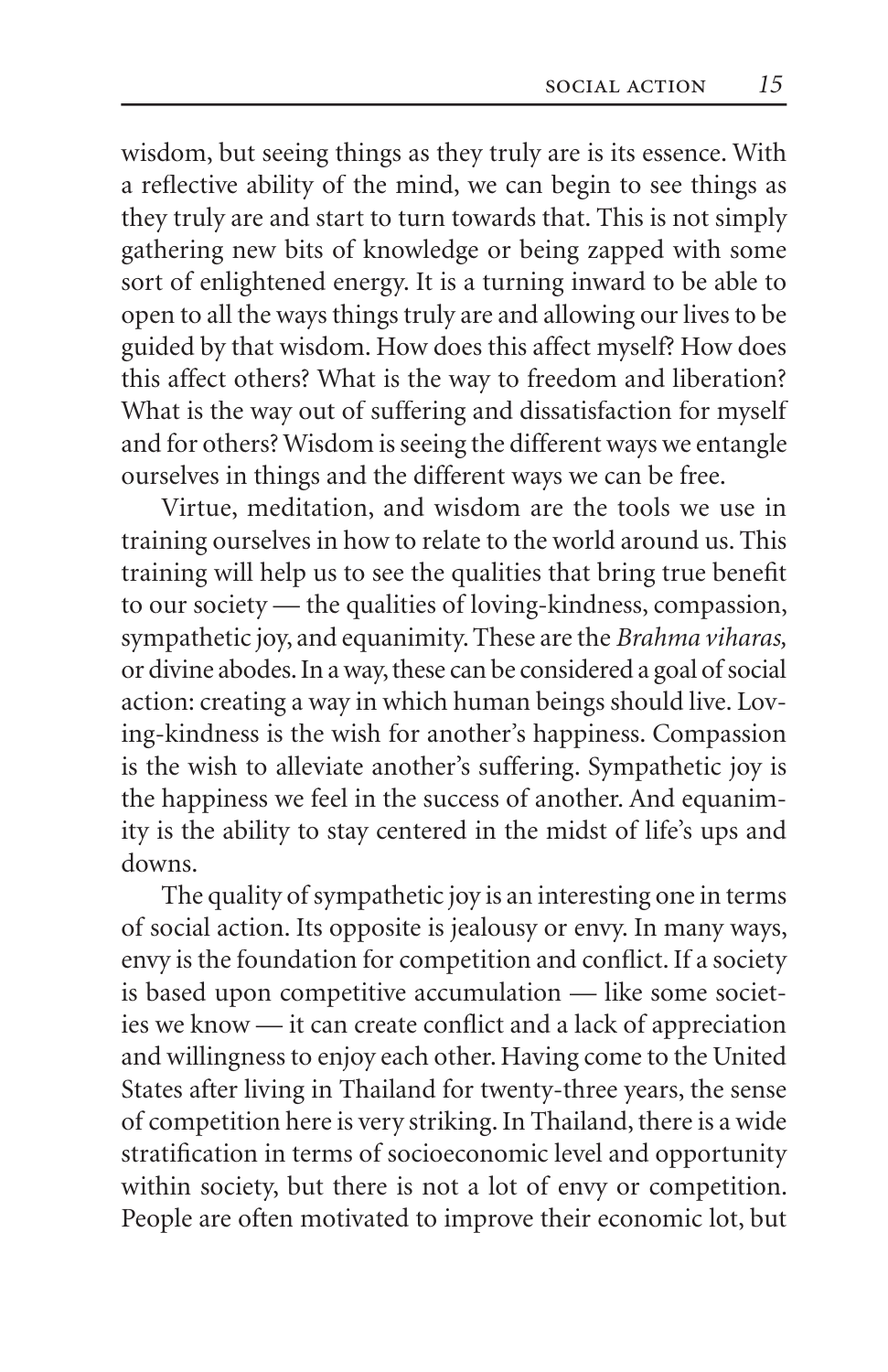they don't resent those who already have wealth or privilege. Similarly, there is usually not a looking down on or shunning of those in economic difficulty or from a poor background. There is an acceptance that people have accumulated different tendencies and have different abilities.

This acceptance has imbued people's consciousness. It is a sense of karma playing a role in people's lives over many life times, a feeling of "who knows?" One's fortunes in this lifetime can change; one's fortunes in other lifetimes might be different. Rebirth is an accepted part of how they perceive the world  $-$  it's a long view on life. This takes away the edge of selfishness and competitiveness and brings a sense of appreciation for each other as human beings, a joy in each other's happiness. By turning toward this quality of joy, we can draw on our wish to help others, to be of service.

Acceptance also brings the quality of equanimity, a nonreactive clarity that allows one to stay centered. Equanimity is not indifference. It is the ability to return to a place of stillness, to be non-reactive, and to weigh things carefully. This is an important quality especially when considering social action or social responsibility. Without equanimity, we can get drawn into our own reactiveness — our views and opinions. We can think that we're always right, that other people are just a bunch of idiots. It's easy to get turned around and out of balance. Not being drawn into the web of our views and opinions but being able to settle and reflect  $-$  to ask, what is the way of balance? — equanimity is essential in undertaking social action.

In the social action projects I have been involved in, the Bud dhist perspective has taught me some important things. Take a particular project, like protecting the forests. The monastery in Thailand at which I was abbot was quite well-known, with a large community of monks, novices, lay men, and lay women practicing and training there. I thought it would provide a good balance to set up a more remote branch monastery. Our new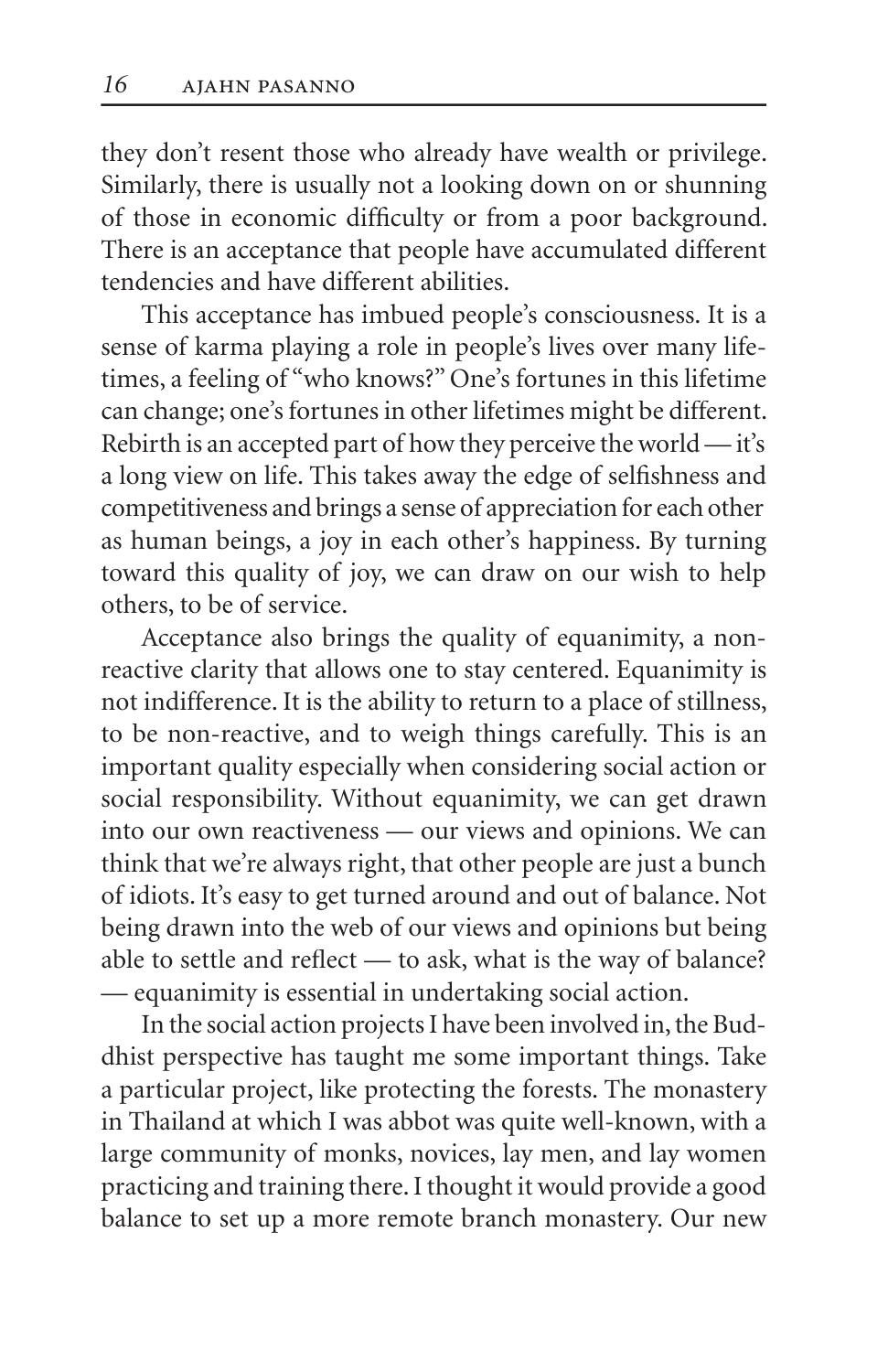location was right along the Mekong River. It was in one of the last forests in the province, and around that time, the area was made into a national park. But this was just a designation on the map, and it caused a lot of problems. The area was full of stumps. It was being logged, and many villagers had made their fields there.

The Buddhist perspective was very helpful. We couldn't sim ply say, "These are awful, nasty people. The planet would be a fine sort of place if they weren't doing this." The reality was that they are doing this and that they are people just like us. They are trying to look after their families and to get ahead in the world. In order to do anything to protect the forest, we had to find ways to include them. How do you involve the people who are cutting down the forest? How do you include the merchants who are paying them? How do you include the civil servants who are taking the bribes to allow the cutting?

The teachings told us that problems come from people not understanding how they are creating suffering for themselves and for others. Problems and suffering come from desires and attachments. You can't simply wish that away. You've got to work on the basic problems of bringing knowledge and education into their lives. Why were they cutting down the forest? Of course, they wanted to live comfortably, to look after their families. So, we had to find ways to provide for them. Otherwise, it would be like trying to build a wall to stop the tide from coming in. Good luck! It's going to find a way. Instead, you have to think clearly and find ways to address peoples' needs, to include them and bring them in. This takes time.

This understanding reflects our own personal spiritual practice. We'd all like to sit down, cross our legs, close our eyes, and become enlightened — just like that. Instead, we have to take the time to lay a foundation, to become patient and clear enough to develop the path in a comprehensive way. Just as the Buddha taught us the Four Noble Truths as the basis for our own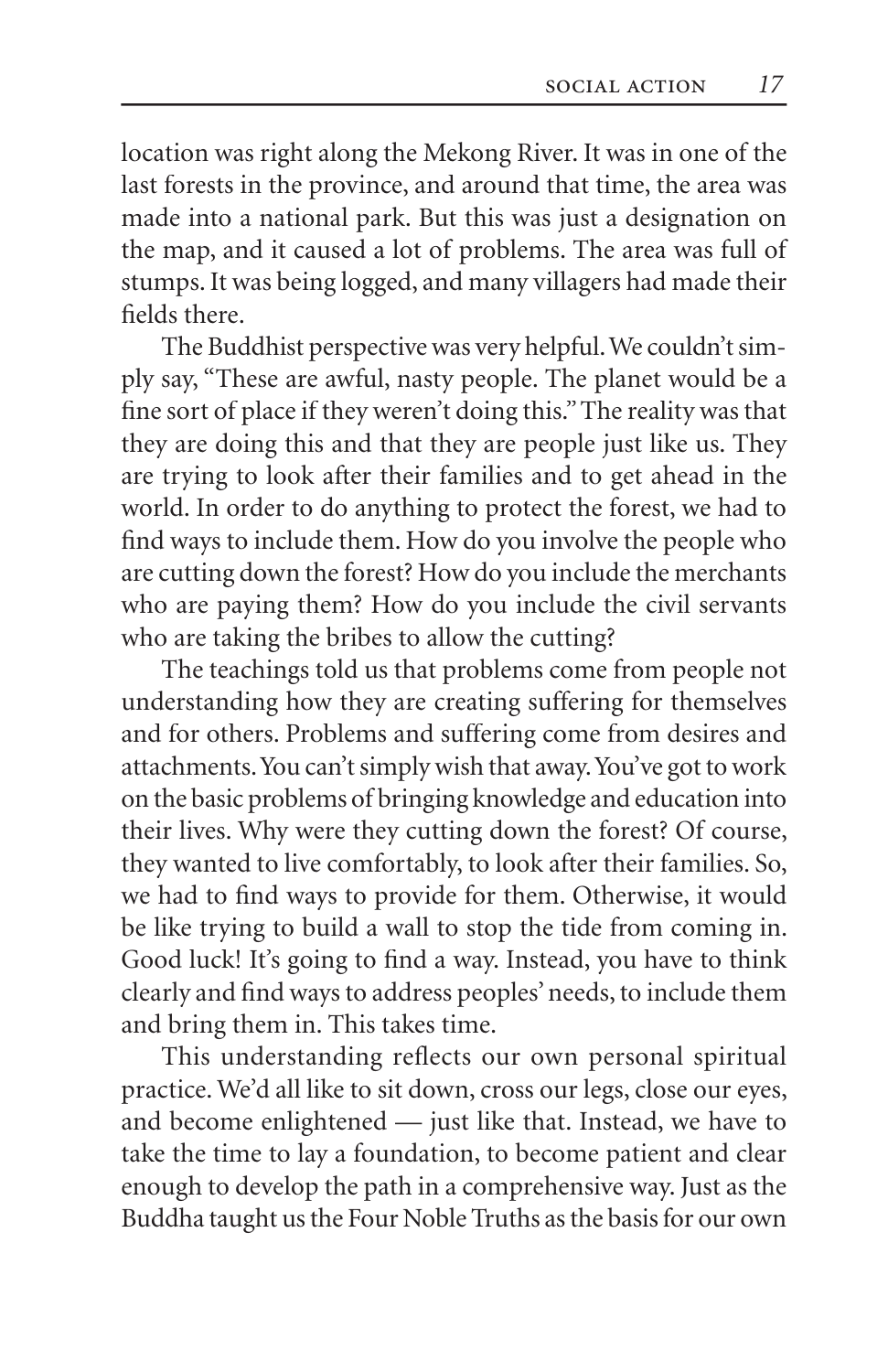$practive$  — suffering, the causes of suffering, the cessation of suffering, and the path leading to the cessation of suffering — the same applies to social action. We've got suffering, we've got a problem. What are all the different causes of that problem? What kind of end can there be to that problem? If we haven't understood the problem, we won't be able to see the causes. And if we aren't really clear about the goal we are working towards, we won't really know what kinds of path to develop. It works in society the same way it works in our own practice. The more we reflect on and practice with those truths for ourselves, the more we are able to apply them in our life, in very ordinary situations, with our friends, with our family, at work, with different problems happening in the community. That is social action.

How can we work together to do this? With our project along the Mekong, we began by drawing in people affiliated with the monastery who were interested in helping. In a Buddhist society, the monastery is a foundation we could build on, a field for social action. Because the monastery is dependent on lay people to support it, there is a day-to-day connection with the neighboring society. It is a web of support and interaction, so that when there is a problem in the community, we can easily recognize who is interested in helping. At first there were a few volunteers. When there was too much work for volunteers to do, we hired some people. Again, the money for their salaries came from offerings to the monastery from people in the community.

The forest project continued to grow. We even drew in people like the police. They had power, especially when it came to con trolling who was taking logs out. Rather than getting into a confrontation with them, we asked how we could work with them. That was very easy at the time because one of the supporters of the monastery was the Deputy Superintendent of Police. He was a great resource for drawing in other honest police officers, who then had a few words with even more police officers and got them on our side. This takes time, it takes patience, it takes clar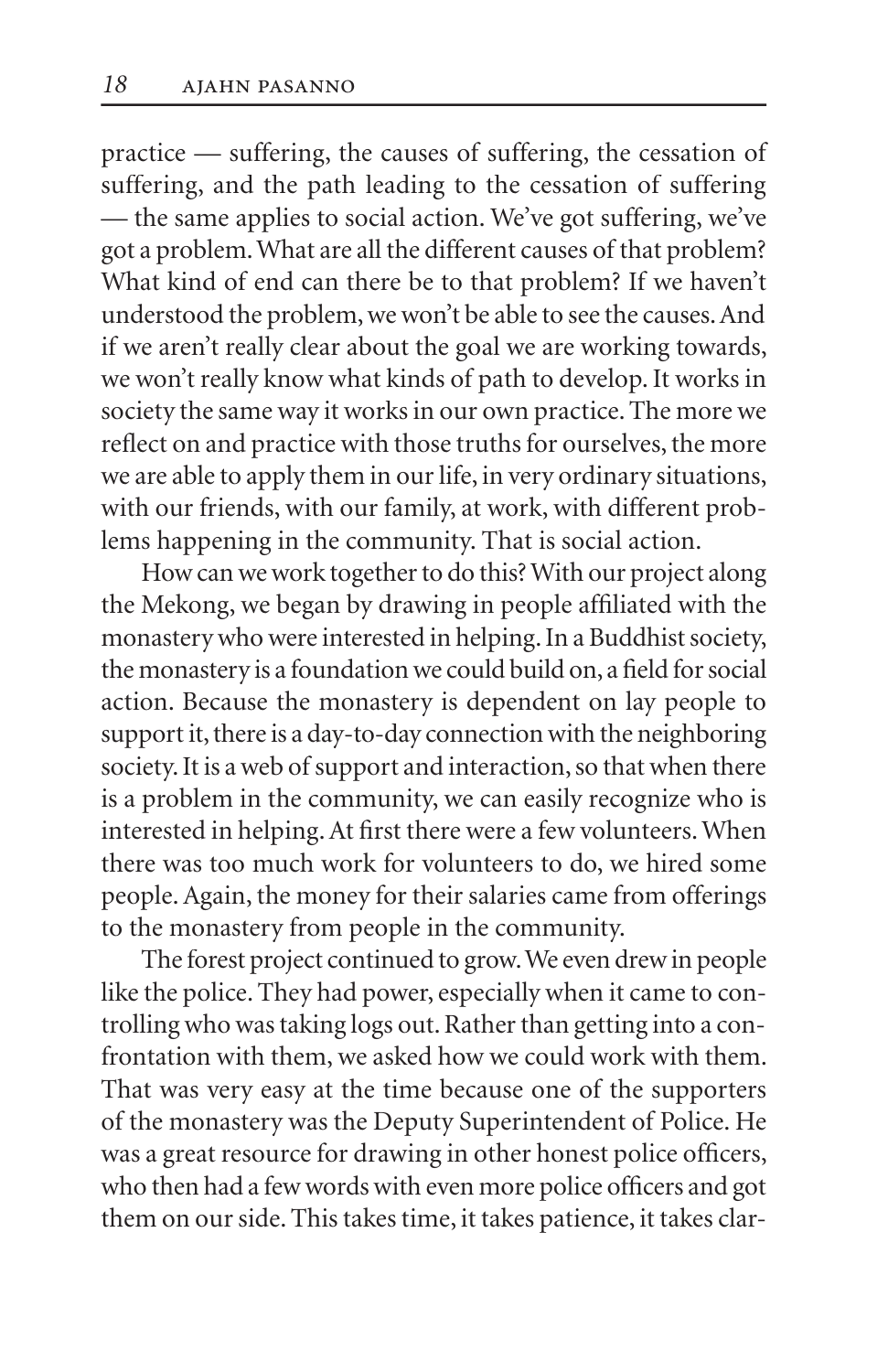ity. If you work in a confrontational way, it's difficult to achieve this. By having a strong focus on one's personal practice and integrity, by becoming more clear, centered, and pure-hearted in one's intention for doing good, the more one starts to connect with other people. In terms of social action, this seems to be a magnet, drawing other good people. It gets its own momentum going. So far, the forest project is working. And besides being successful in its own right, it has been adopted as a model for trial projects in other national parks in Thailand.

During one of the recent elections in Thailand, I saw a hand written sign on the side of a building. It said something like, "The forces of corruption are given more power when good people retreat." The "system" gains more momentum when we decide we don't want to deal with it, that things are hopeless. With social action work, we have to be patient, discerning, equanimous. We have to be willing to try and to fail. We have to recognize that sometimes things will work and sometimes they won't. And that they always work out in ways we may never have conceived. This is the same as returning to the foundation of one's own practice: keeping the precepts; developing clarity, tranquillity, and peace of mind; establishing wisdom through reflective investigation; cultivating the qualities of kindness, compassion, sympathetic joy, and equanimity. These form the foundation that allows us to move out into the realm of social action.

*Adapted from a talk given March 23, 1998, in Fort Bragg, Cal i for nia. Reprinted from the Abhayagiri news let ter,* Fear less Moun tain, *Vol. 4, No. 1 (Spring 1999).*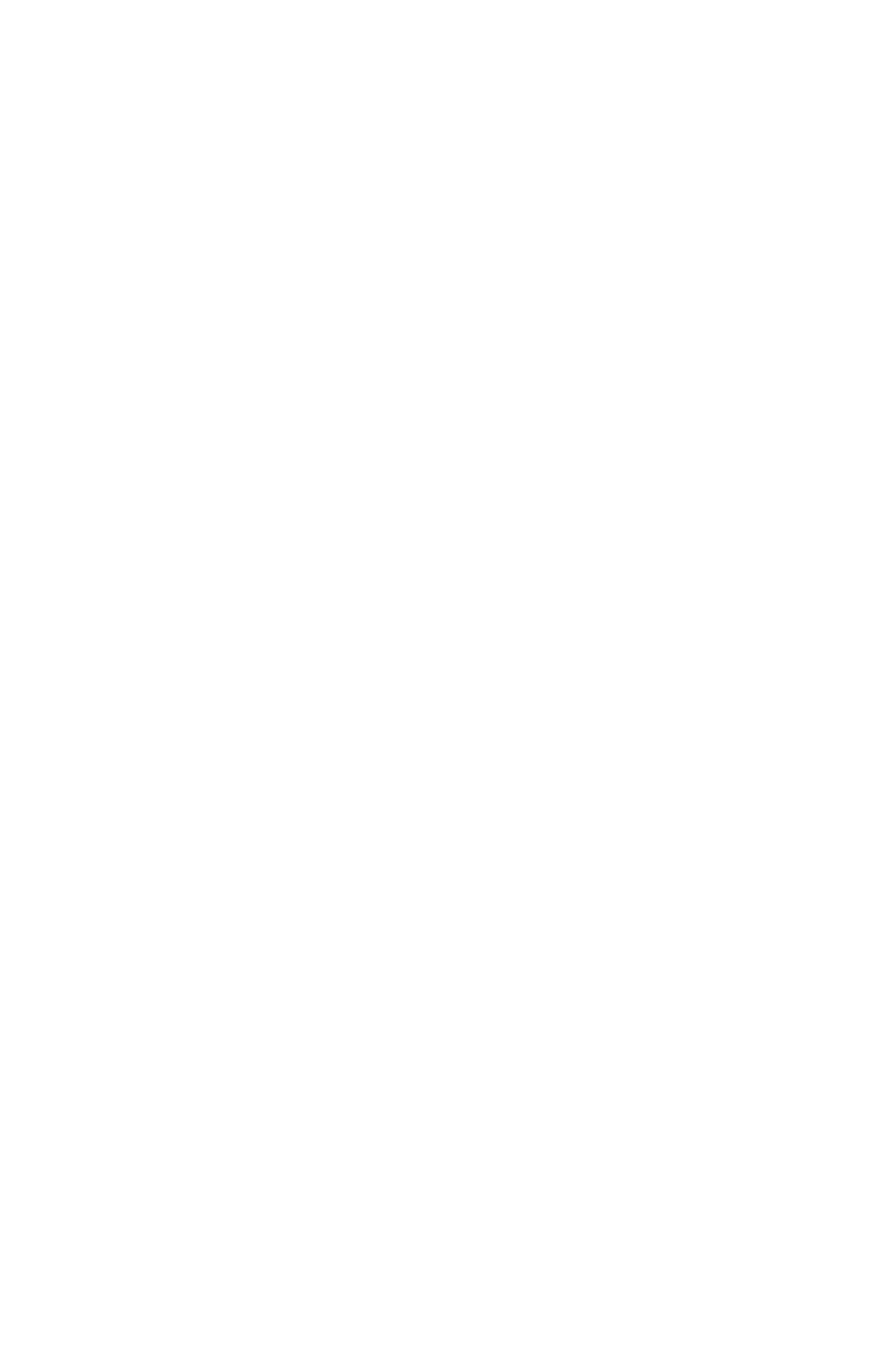# **Everyone Learns Together: Youth, Families, and the Dhamma**

*A Conversation with Ajahn Amaro*

RADITIONALLY, Theravada monasteries have served as<br>community centers of sorts, providing places for people<br>of all ages to come together in a variety of ways to express<br>and connect with the spiritual aspects permeating much community centers of sorts, providing places for people of all ages to come together in a variety of ways to express and connect with the spiritual aspects permeating much of our lives. This has certainly included young people, who join with the older generations in regular visits to the monastery. During 1999, several special events brought together the Abhayagiri Monastery community with youth and families. Lay supporters Cator Shachoy, Barbara Gates, and Dennis Crean met with Ajahn Amaro to talk about these experiences and about children, parents, and the Dhamma.

Cator Shachoy: You spent some time with kids this summer — teaching at the Spirit Rock Family Retreat, visiting at Camp Winnarainbow, and hosting a teen weekend at Abhayagiri. What do you think draws kids to the Dharma and to you as a monk?

**Ajahn Amaro:** Well, it varies. There's obviously a certain kind of peacefulness that people feel attracted to. Young people can also really relate to the sense of commitment. We've tied ourselves to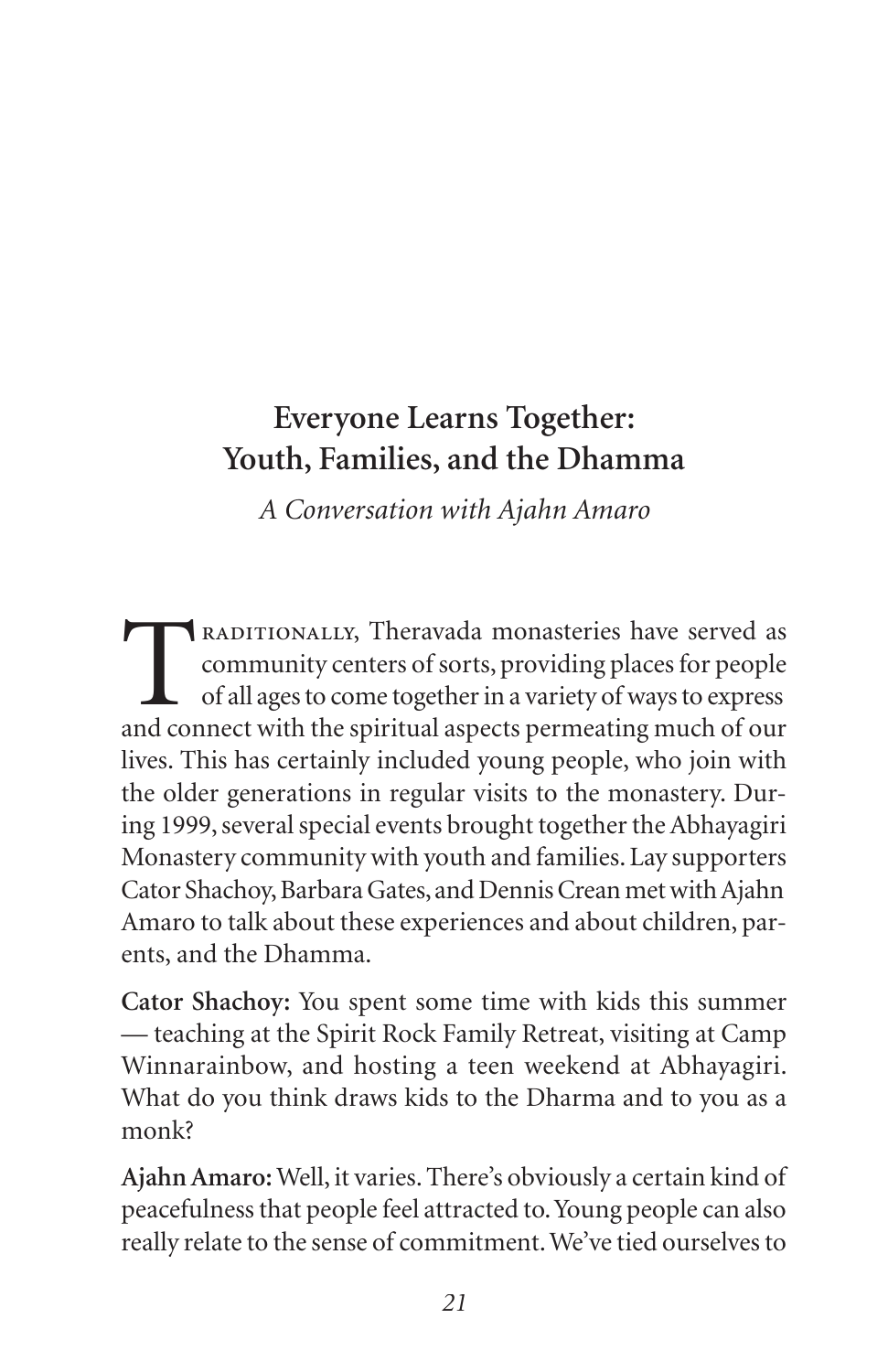something and are building our lives around it. And we are not afraid of looking pretty strange in the process! Then there's a magnetic quality: "Hmm. I don't know what these guys are, but I want to be close. I want to see what this is." Even at the Family Retreat at Spirit Rock, where on one level the kids seemed mostly concerned with playing with each other and not terribly into much Dhamma stuff, I found they really wanted to hang out with me as a monk. I shaved four heads during the course of five days, not counting my own!

**CS:** A radical fashion statement!

**AA:** To some degree one wonders whether it was a fashion state ment. But there was also the sense of, "Monks shave their heads. I want to be like that. That's cool." There is a kind of role modeling that goes on, particularly for the boys (there weren't any nuns there). Some who were quite uncomfortable at show ing any kind of softness or betraying any interest in anything spiritual actually let their defenses down. Because of wanting so much to draw close, they couldn't stay cool and distant and uninterested. Their own enthusiasm got the better of them.

**CS:** After participating in these various events, did you notice any common themes?

**AA:** Yes, it was really striking — at Camp Winnarainbow, at Spirit Rock, pretty much across ages, young kids have a very clear sense of wanting to be honest. Or wanting to be harmless, really respecting the lives of other creatures and telling their parents off for swatting mosquitoes. They have a clear sense of morality. One boy asked us, "If you're trying to be unaggressive and to be a nice guy, then sometimes you get trodden on by people who don't appreciate the fact you are nice. They just want to take advantage of you. What do you do about that?" This was a twelve-year-old, trying to figure it out for himself: "I don't want to harm anything, and I don't want to be aggressive like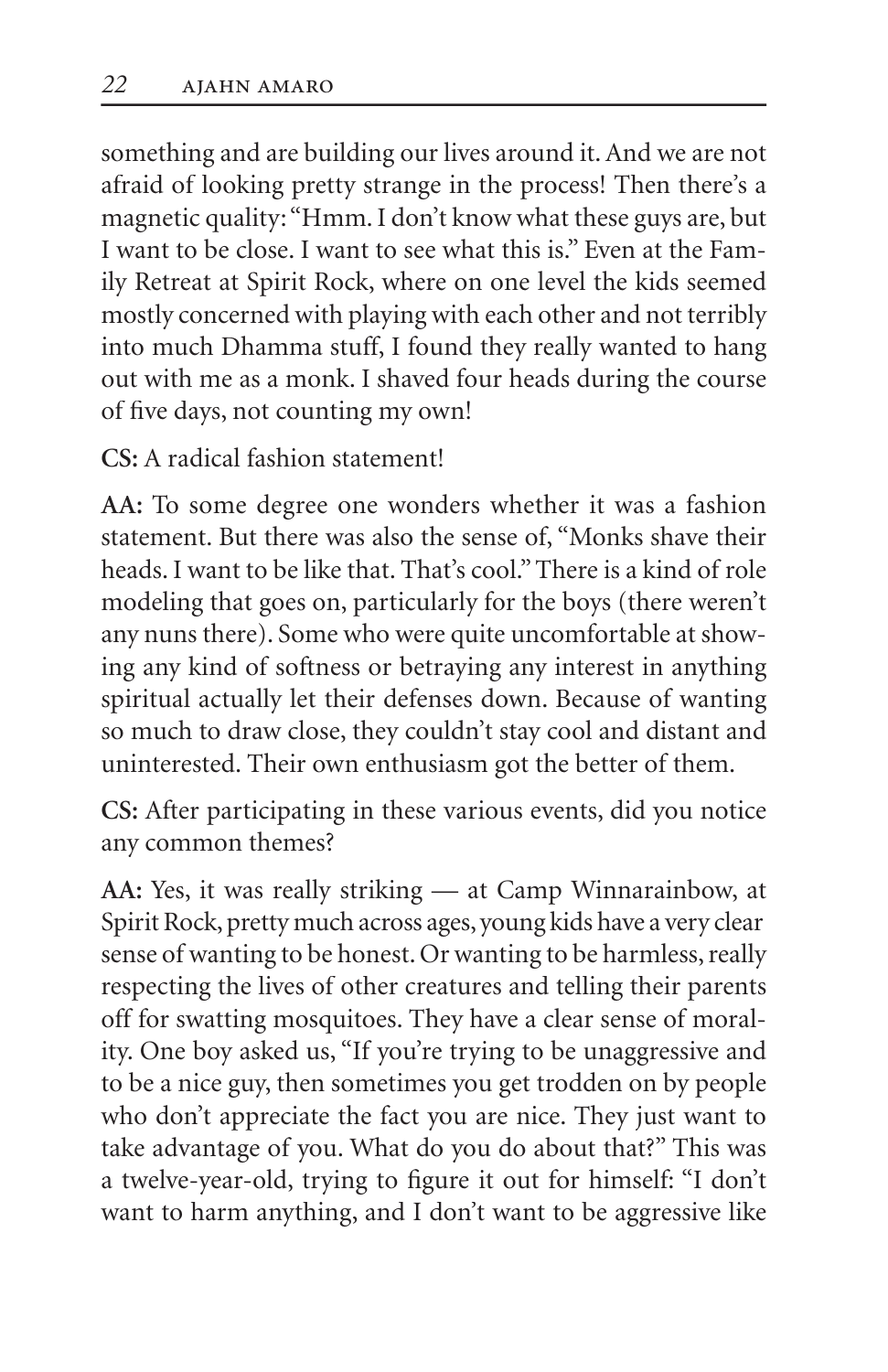the other guys. But I can also see that if I am too soft, it doesn't do me or anybody else any good either." There is a profound attraction towards goodness, but not in a prissy way. Kids see harm lessness and honesty and generosity as really important things in life, really worth paying attention to.

Dennis Crean: Are there any specific instances in the collection of teachings in which the Buddha was addressing children? Traditionally, how are kids introduced to the teachings?

**AA:** It is interesting that there is virtually nothing in the Pali Canon that is specifically for kids. I can think of two discourses of advice to the Buddha's son, Rahula, one where he is taught mindfulness of breathing by Sariputta and another where the Buddha talks to him mostly about the karmic effects of lying and the importance of honesty in speech.

Really, though, there is such a vast array of teachings — in terms of generosity, virtue, *samadhi* training, etc. — of which large elements apply to kids as much as to grown ups. In my experience of being in Buddhist cultures, everyone learns to gether. At the Dhamma talk, everyone is there from grandma down to the babies. With groups of children, they use stories from the *Dhammapada Commentary* and the *Jataka* tales, all coming from the vast sea of Indian fables and folklore, and filled in with Buddhist principles and Buddhist characters. In fact, many of Aesop's Fables come from the *Jatakas.* They are cautionary tales for children. Almost all talk about karma. The recurrent theme is: if you do good, then you will receive good; and if you do bad, then you will receive bad. This is how karma works. They use the Bodhisattva and different characters such as Devadatta, Ananda, and King Bimbisara. All these characters reappear in various different lifetimes. The stories are characterizations of moral tales. Traditionally, that was how children were taught.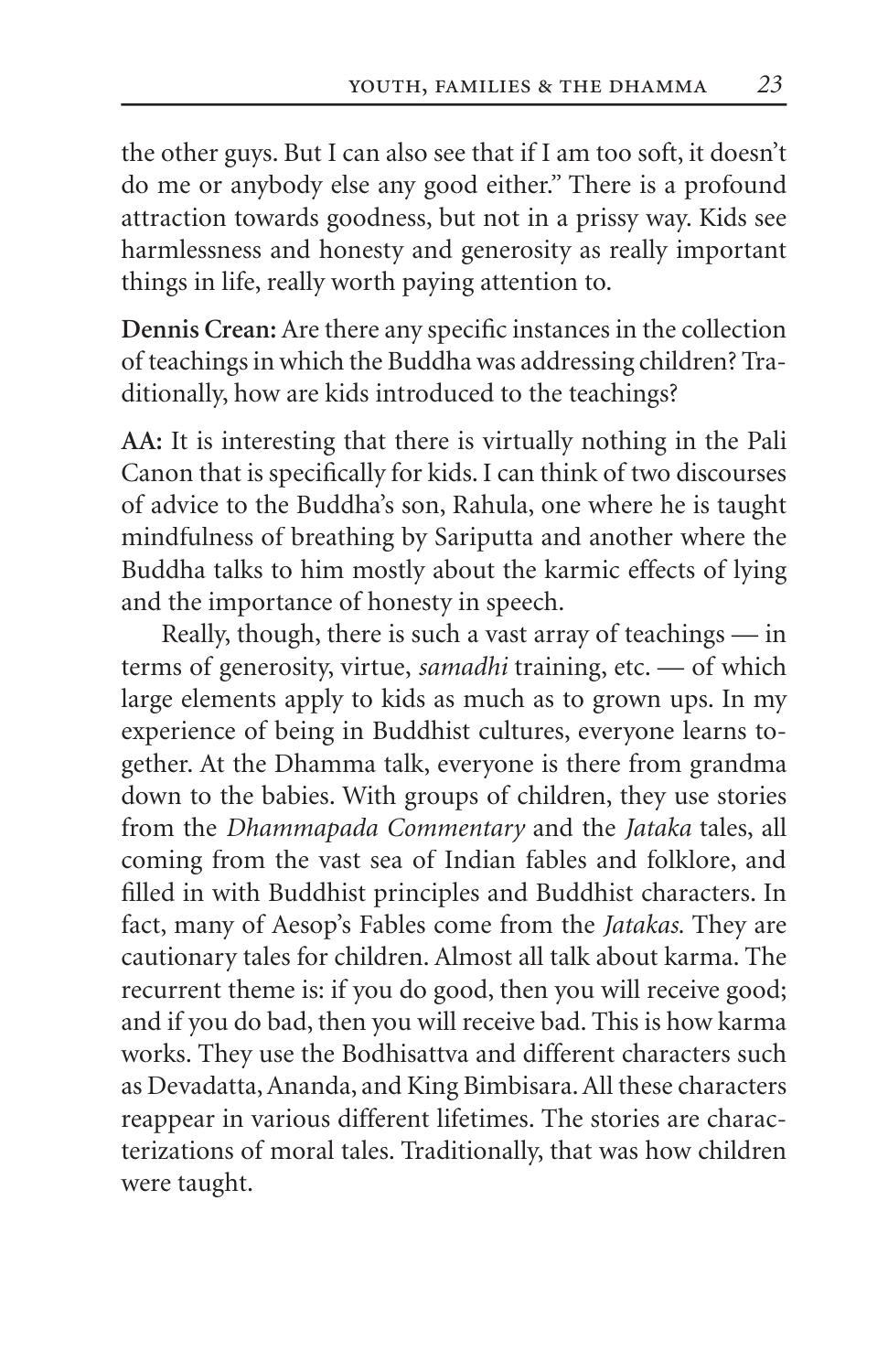**Barbara Gates:** At my daugher's preschool on Buddha's birth day, I told them the story of Siddhartha, using a picture book. It included his introduction to sickness, old age, and death. A number of the little kids — three- and four-year-olds — came up to me afterwards. They looked through the pictures and found the one with the dead body. They said, "Tell that part again! Tell that part again!" I notice that kids are often drawn toward look ing at the hard facts of life, and they are drawn toward people who are willing to talk about impermanence and death, some of the things that are hidden in our culture. I wonder whether you have had that experience as well.

**AA:** Oh, yes. Not just impermanence and death, but the whole dark side. At the Spirit Rock retreat I got drawn into some storytelling. The stories I told had some serious bloodshed and darkness in them. The kids loved it. To the youngest kids of all — the four-, five-, and six-year-olds — I told a story about the cultivation of patience. In a previous life, the Bodhisattva is living in a cave. The royal hunting party is out, the men all chasing animals while the women are preparing the picnic. The women get fed up waiting for the men, so they wander around and stumble across the Bodhisattva in his cave. They see this guy with dreadlocks, birds' nests in his hair, and cobwebs all over him. They start talking to him and find that underneath the dust and the cobwebs, he is also tall and handsome and has this great voice. Soon, he has all the women of the royal court gathered around him in rapt attention. Then the king shows up and says, "Who are you, trying to steal my women?!" The Bodhisattva replies, "I am just a hermit cultivating patience." "Patience? I'll see if you can be patient!" the king roars, and he chops off the Bodhisattva's nose. He continues "testing his patience" by chopping off his hand, then another hand, an arm, etc. Finally, the Bodhisattva is sitting there with his feet, legs, arms, hands, nose, and ears all chopped off; and he's bleeding to death. Well, the six-year-olds listening to this story can't get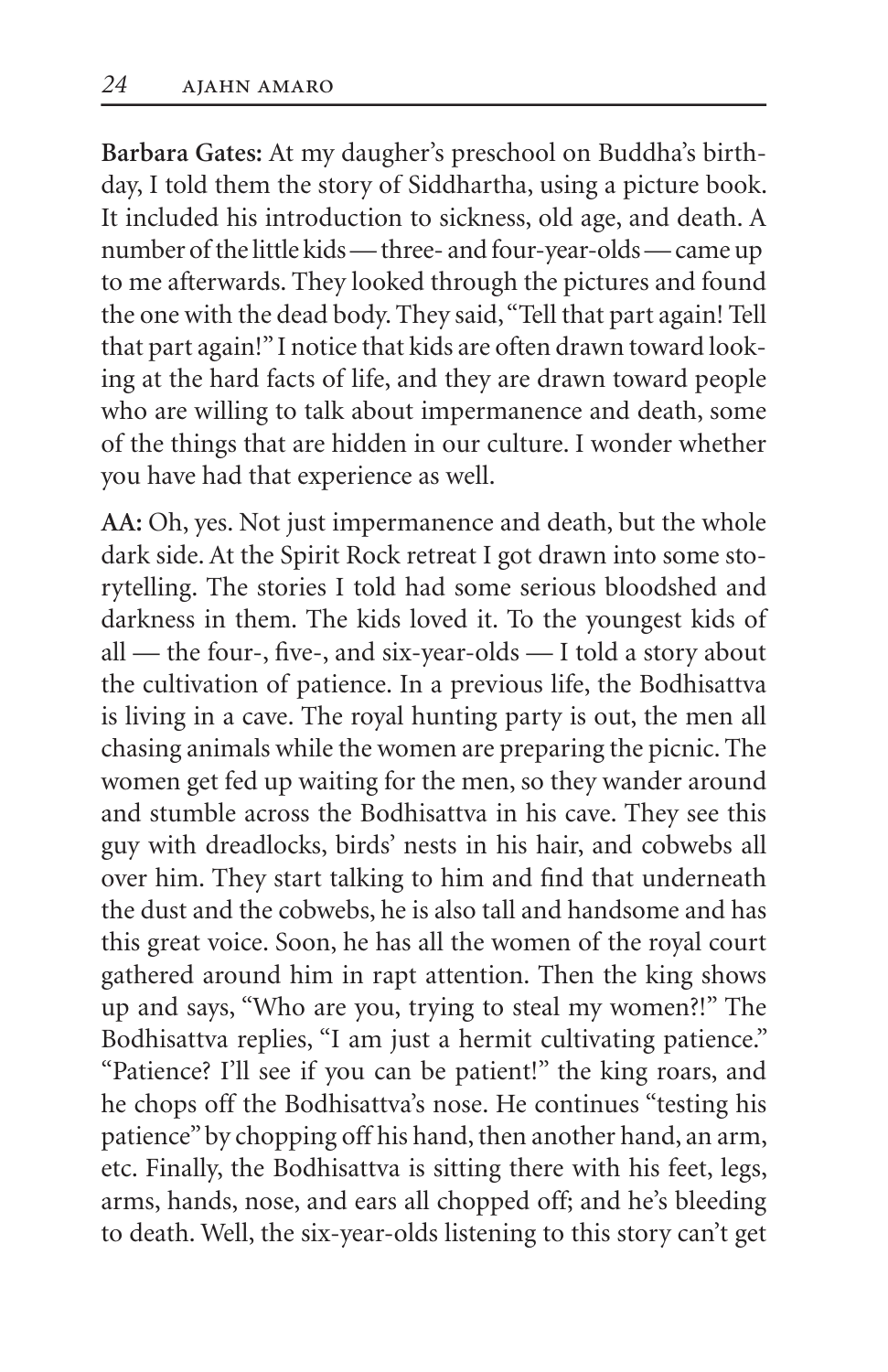enough: "Oh yeah. Yuck. Absolutely gross! Great, go on, do it. More, please."

**BG:** Just like with the original versions of Grimm's Fairy Tales, people need to see the shadow side.

AA: Yes. The researcher Bruno Bettelheim once did a comparison study, and the kids who heard the sanitized fairy tales — where the witches had counseling rather than being put in a barrel full of nails and rolled down a hill — were much more unequipped when faced with difficult real-life situations. The kids who read about the blood and ogres knew that when someone comes at you in a rage, reach for the magic feather and don't panic; this can be dealt with. I think there is a lot of over-cautiousness in failing to present aging, sickness, death, and violence  $-$  the dark side.

**CS:** We tend to hide the shadow side when we are afraid of over whelming or scaring our kids. It's really probably ourselves whom we're afraid of overwhelming or scaring, while the kids just naturally hear it and let it all pass through.

**AA:** Yes, so in storytelling you frame things and hold them in such a way that you are not simply trying to horrify people but to use the imagery to get people's attention. With the older kids at Spirit Rock, I told the story of the Bodhisattva falling in love. It involves the beings who were later reborn as the Buddha's attendant, Ananda, and Uppalavanna, a very beautiful and enlightened nun. When the Bodhisattva falls in love with Uppalavanna, the queen at that time, she and Ananda, who is the king, conspire to help the Bodhisattva pull out of his deluded state of being besotted with her. The teens were shocked: "Hey, the Buddha fell in love! This is amazing!" Teenagers can all relate to falling madly in love with someone who is not quite the right one or with whom it doesn't work out. So we tell stories, trying to find topics that are suitable or meaningful but without shy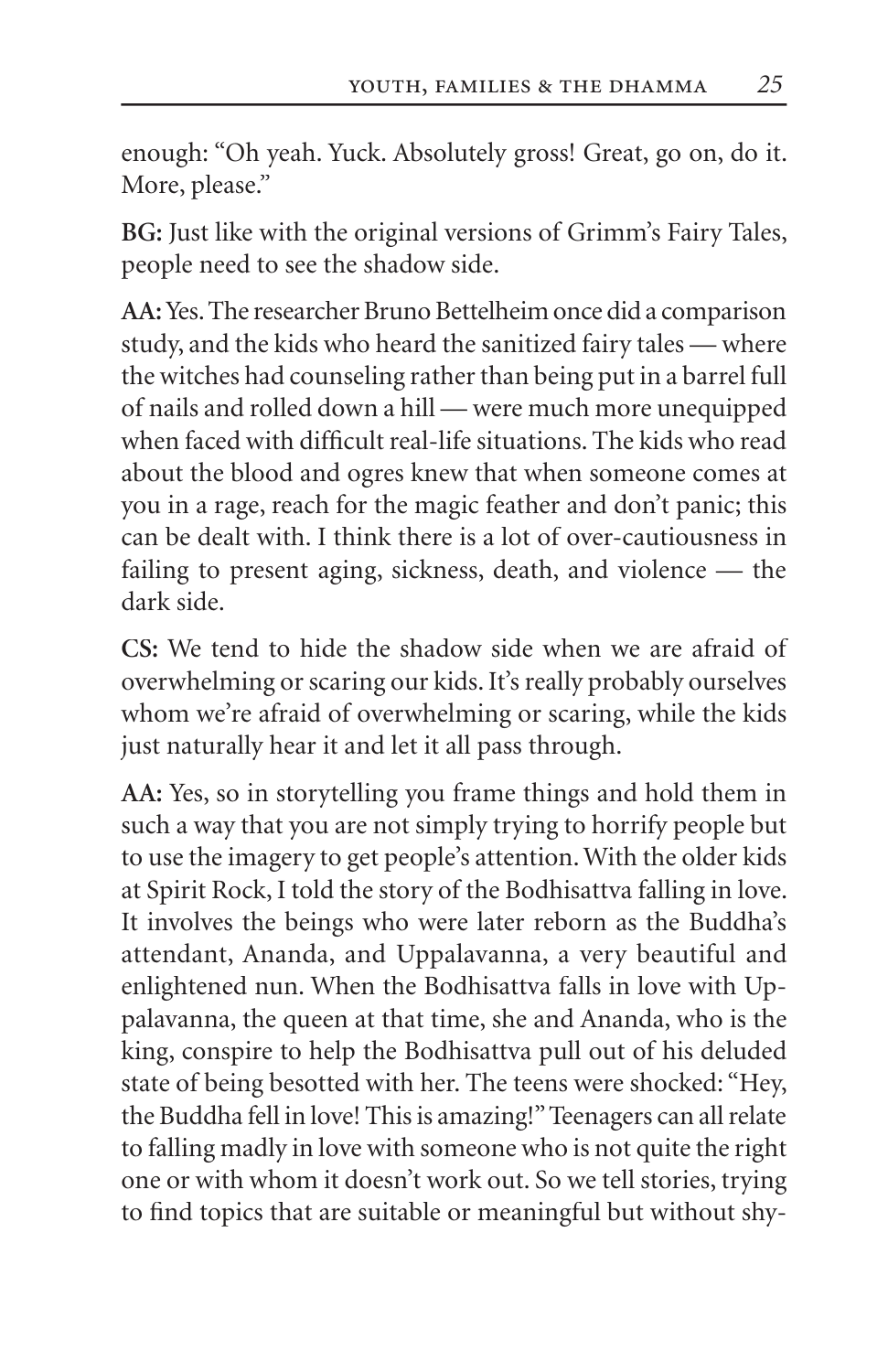ing away from their natural intensity for fear of not presenting a pretty picture.

**BG:** It's like sitting on the cushion and learning to be willing to experience anger or all the other sensations and thoughts you think are ugly. But what then might you say to a parent who often finds herself driven to express those thoughts or difficult feelings when in the heat of family life? As a parent, I need some Dharma help! For me it's around anger. For other people it might be something else. I find myself doing and saying things for which I judge myself harshly the moment after I do them.

**AA:** First of all, I'm not a parent. But I have parents, so I am familiar with the scenarios. For parents, what seems to be one of the most prominent causes of passion in the relationship with their children is the whole galaxy of expectations and programs the adults have as the controllers, as those who dictate, "In this house we do this; we don't do that. These are the rules." When the kids confront or stumble over that and do or say things that don't fit, then a complex of frustration, irritation, impatience, intolerance, etc., grows up around "you're not doing what I say."

**BG:** Yes! So what can we do then?

AA: The first step is a conscious awareness, a stepping back, preferably when the kid is not around and you have time to reflect. Ask yourself what expectations you have set up in determining, "When I bring up my kids, I am going to do this and not going to do that." What have you put in place as your set of paradigms and axioms for your family life? How much are your children players in your drama? By getting familiar with your script and the scriptwriting process, you can then ask yourself, "Where did this come from? Why is that so important to me?" Some of your hopes and expectations may come from a very enlightened and wonderful place, motivated by goodheartedness. Others may come from unconscious desire systems, such as reactions against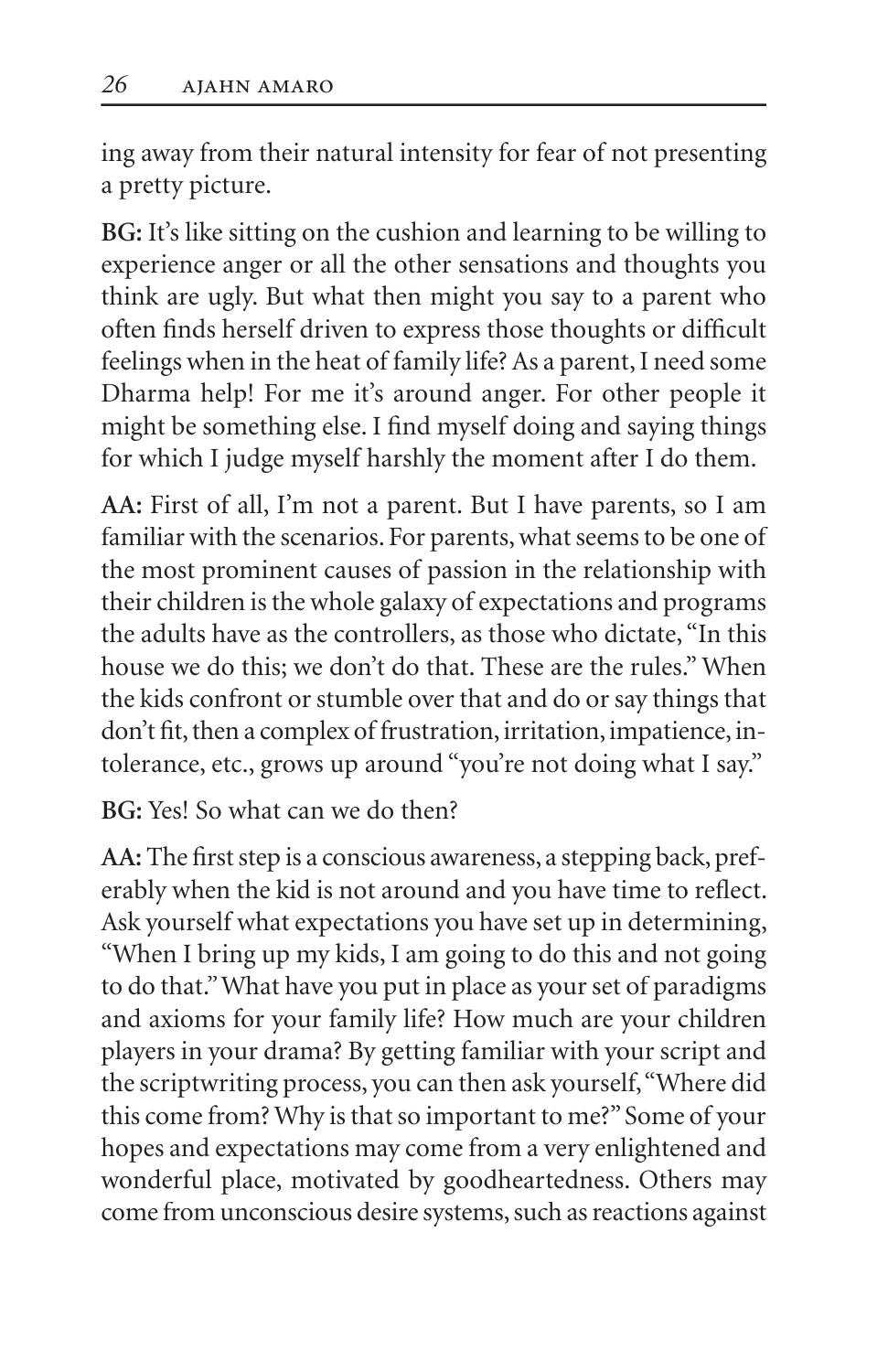what your own parents did: "That's what happened to *me,* and it's definitely NOT going to happen to *my* kids!" Something else might come from your eco-friendly philosophy; and so on.

I remember an incident that happened with me years ago at Amaravati Monastery in England. Sundays there are really busy days, often with 80 or 100 people coming to visit us. I would typically go into the main meeting hall around 10 a.m. People are arriving then to offer the meal. When I happened to be the senior monk, I could be in there for five or six hours straight. As the day progressed, I would witness a strong motivation to get out, to go back to my room and read the Sunday paper. It was usually around four o'clock in the afternoon before I got out of the hall for the first time. So there I was one Sunday afternoon, finally back in my room reading the Sunday paper, when I heard a knock at the door. One of the junior monks was there asking, "Is this a convenient time to talk?" And I said, "Not right now."

**CS:** You'd turned into your dad!

**AA:** Yes, there it was! As he closed the door, I thought to myself, "My God, it's happened. I'm too busy reading the paper. I swore that would never happen." I don't even have children, but there it was, a familiar childhood scenario repeating itself.

So, the first step is recognition: you can see yourself doing something. But you can't simply decide, "OK, I won't be like that anymore." A decision may set the intention, but an intention on its own is not enough to break a habit and recondition the mind. What it takes, then, is reviewing or rewriting the intentions, learning to see the reactions happening, and then not following them. You can cultivate a much more spacious attitude, like, "Why should my kid be a certain way? I may have wanted a macho, rolling-in-the-dirt kind of son, but instead I've got a doe-eyed, sensitive, lily-type son. Well, that's who he is. Instead of comparing him to how I think he should be or what I want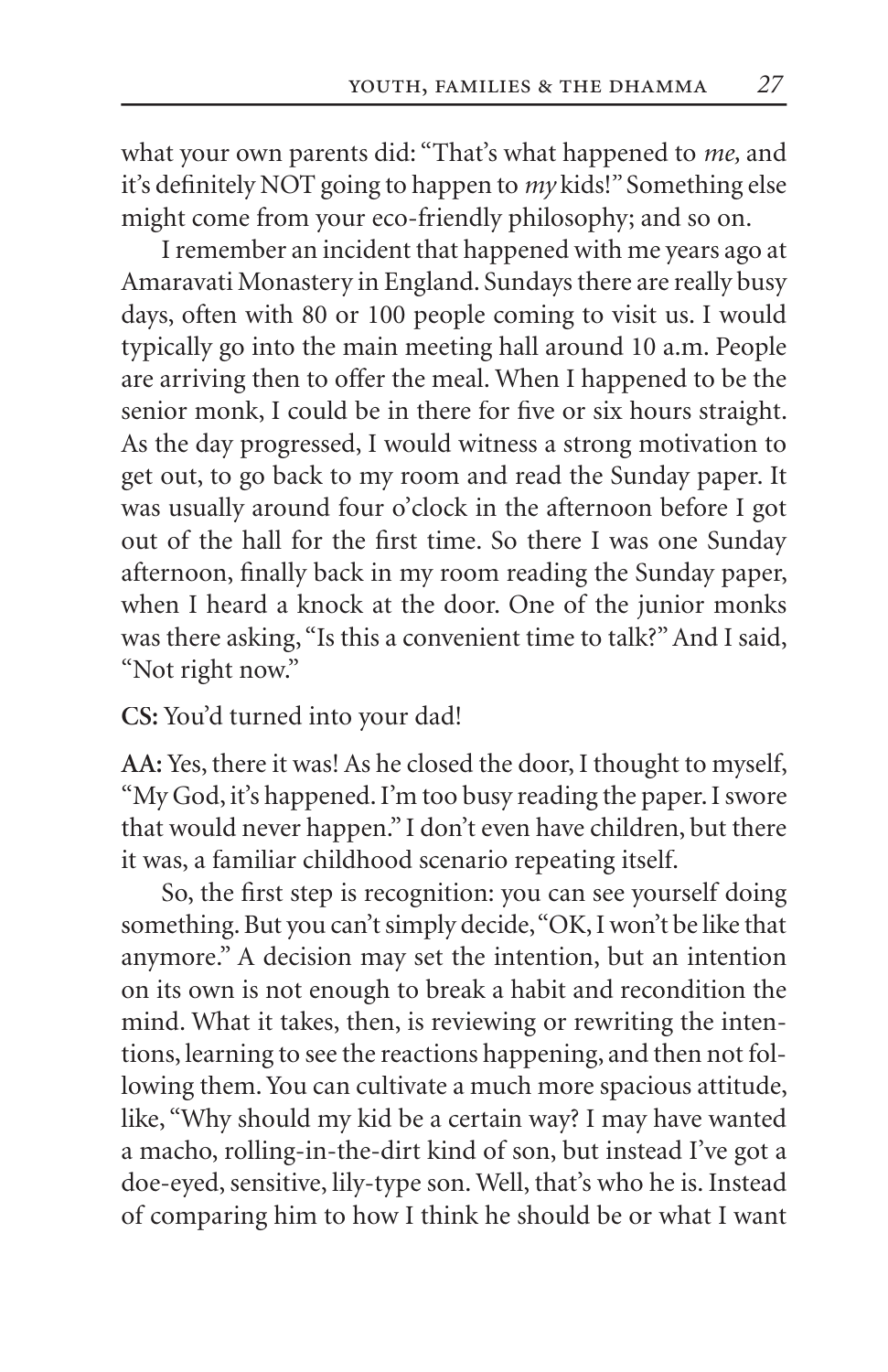him to be, maybe I can meet him as he is."

**BG:** Do you think it's possible to work through old conditioning and get at those assumptions and expectations without having a sitting practice? After all, it's often particularly hard for parents of young children to mobilize the discipline to establish a sitting practice.

**AA:** Even without sitting practice, there are many hours in the day to just watch what goes on in your mind, to review it, to map out your conditioning. If you are really interested, if it's a real priority and you are making the effort, then bringing your attention to that domain is all it takes. If you have never med itated before, this may be more difficult; but if you have done some meditation before you had kids and you have a bit of a basis in samadhi and reflective wisdom, it will be easier. Obviously, sitting practice is very valuable, but I think it has been oversanctified. Just going about your business using reflective wisdom and general mindfulness as an ongoing practice should be more highly valued.

**CS:** So how can a family that wants to be Buddhist, to do Bud dhist practice, integrate this into their homelife?

**AA:** One idea is to have a shrine in the home and a daily routine of chanting and meditation together. I know one family in England in which the seven-year-old daughter wanted to meditate. When her mum asked her, "What are you doing?" she replied, "I'm meditating. Sit down with me and meditate." The seven-year-old got the mother meditating, and it became a family routine.

**DC:** How about when a family comes to the monastery. What can they do there?

**AA:** To begin with, the monastery environment itself is some thing that kids can easily relate to. There isn't anything hap-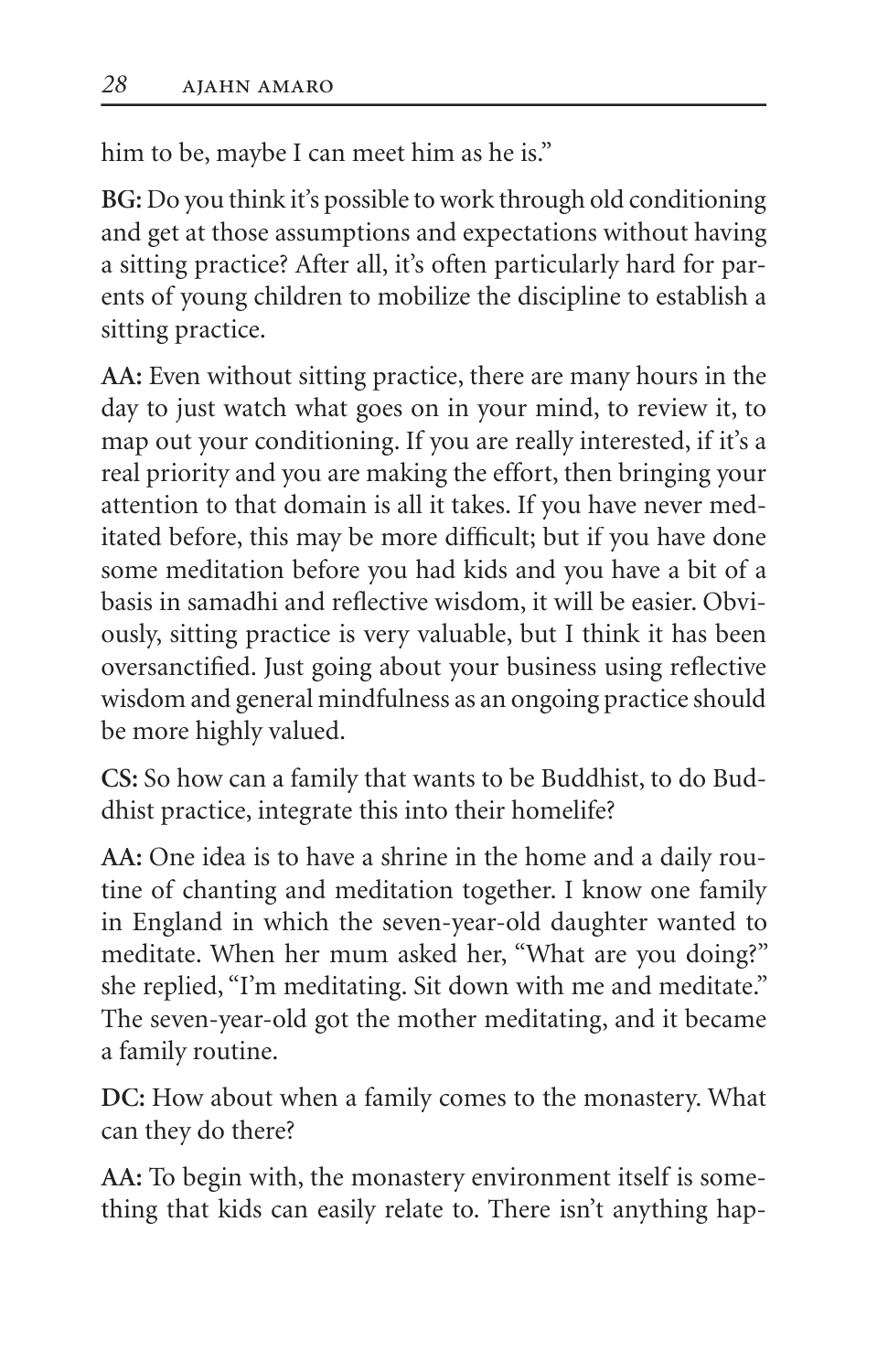pening in which kids don't belong. People are often asking us, "Is it OK to bring kids?" They are astonished when we say, "Sure, no problem." After all, a monastery is not a retreat center; it is a broader environment. Traditionally at monasteries, if people are meditating, the kids are there meditating with everyone else. There are even instances in the canon in which children become enlightened, such as Dabbamallaputta, who became an arahant at the age of seven when they were shaving his head to become a novice.

After the Teen Weekend, a ten-year-old boy, Sebastian, didn't want to go home and begged and begged to be allowed to stay. When his mum went home, he stayed on and joined in the daily routine. He helped out in the mornings with the monastery work period running for this and that, and in the afternoons Ajahn Pasanno would take him under his wing as he helped to organize all the construction and earth moving. There was absolutely no problem; he totally fitted in. And he really tried. He even made it to morning chanting a couple of times. He ended up falling asleep and lying down on the floor, but no one ever dreamt of saying, "Hey, that kid's asleep. Either wake him up so he can join in, or get him out of here."

There is a breadth in what a monastery environment can offer for families that represents a fuller range of the skillful means available in the Buddhist tradition than does a retreat environment with its strict routine. Simply getting stuff together before a visit can be a family activity. "Let's give them this, let's give them that." I know a family that has a great time picking berries and making pies. Once you get to the monastery, there's general playing, going for hikes, reading books. It's quite OK for families to leave for a while to go swimming in the Russian River. Of course, everyone can join in with the chanting and bowing, or take time to chat with the monks and nuns. There's been talk about having a family camp at Abhayagiri. With the amenities we've got, it may have to start out with just three or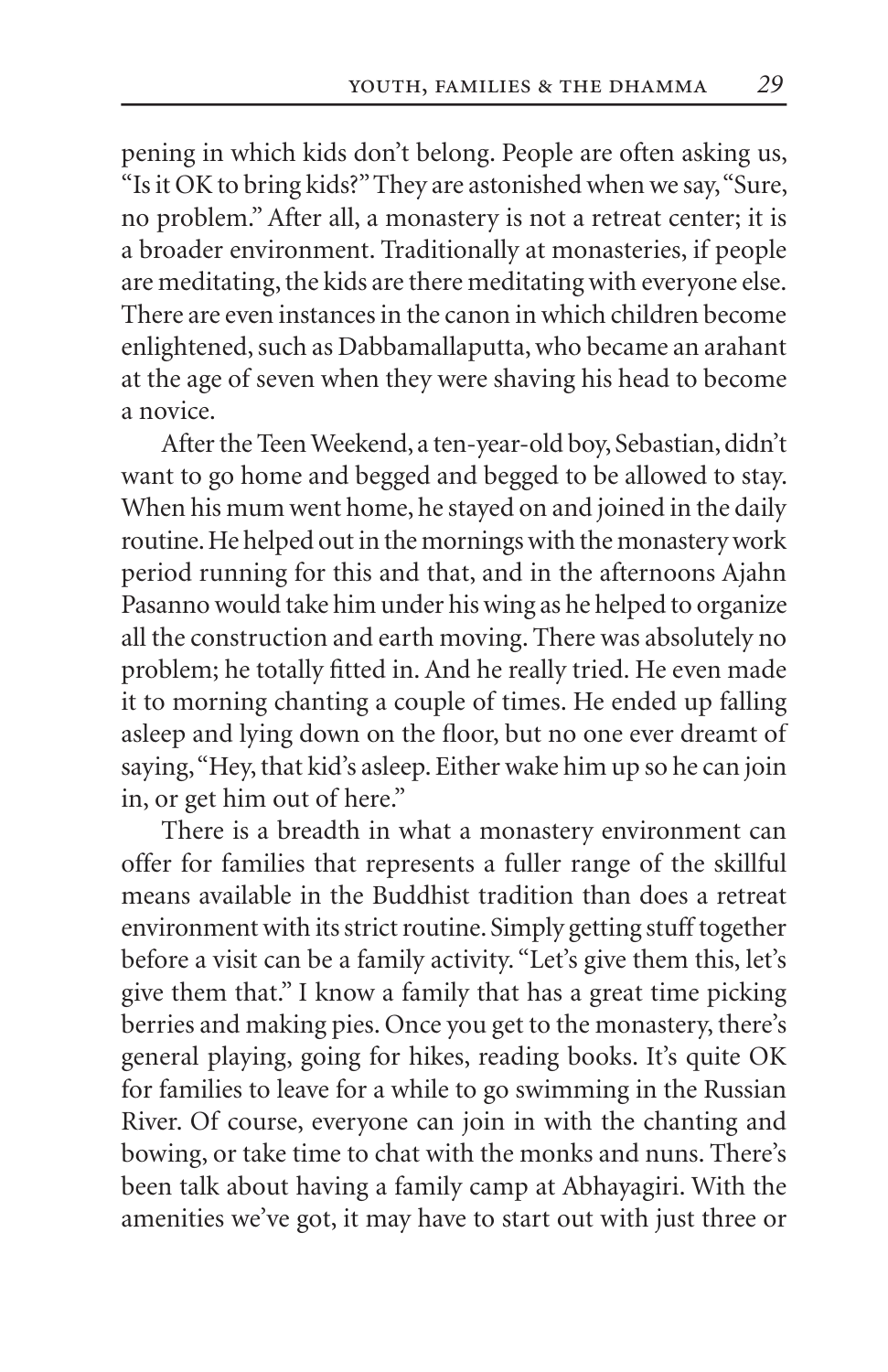four families, and it will mostly be the families who get together to make it happen. But we are happy to support it.

In general, we encourage families to visit. Creating a mon astery is about offering a place for all of us to come together in the context of our spiritual aspirations — monastics and laypeople, young and old. It's a home for us all.

*Reprinted from the Abhayagiri newsletter,* Fearless Mountain, *Vol. 4, No. 3 (Fall 1999). Cator Shachoy is a counselor at Camp Winnarainbow, works with preschool children, and teaches yoga. Barbara Gates is editor-in-chief of Inquiring Mind and draws on*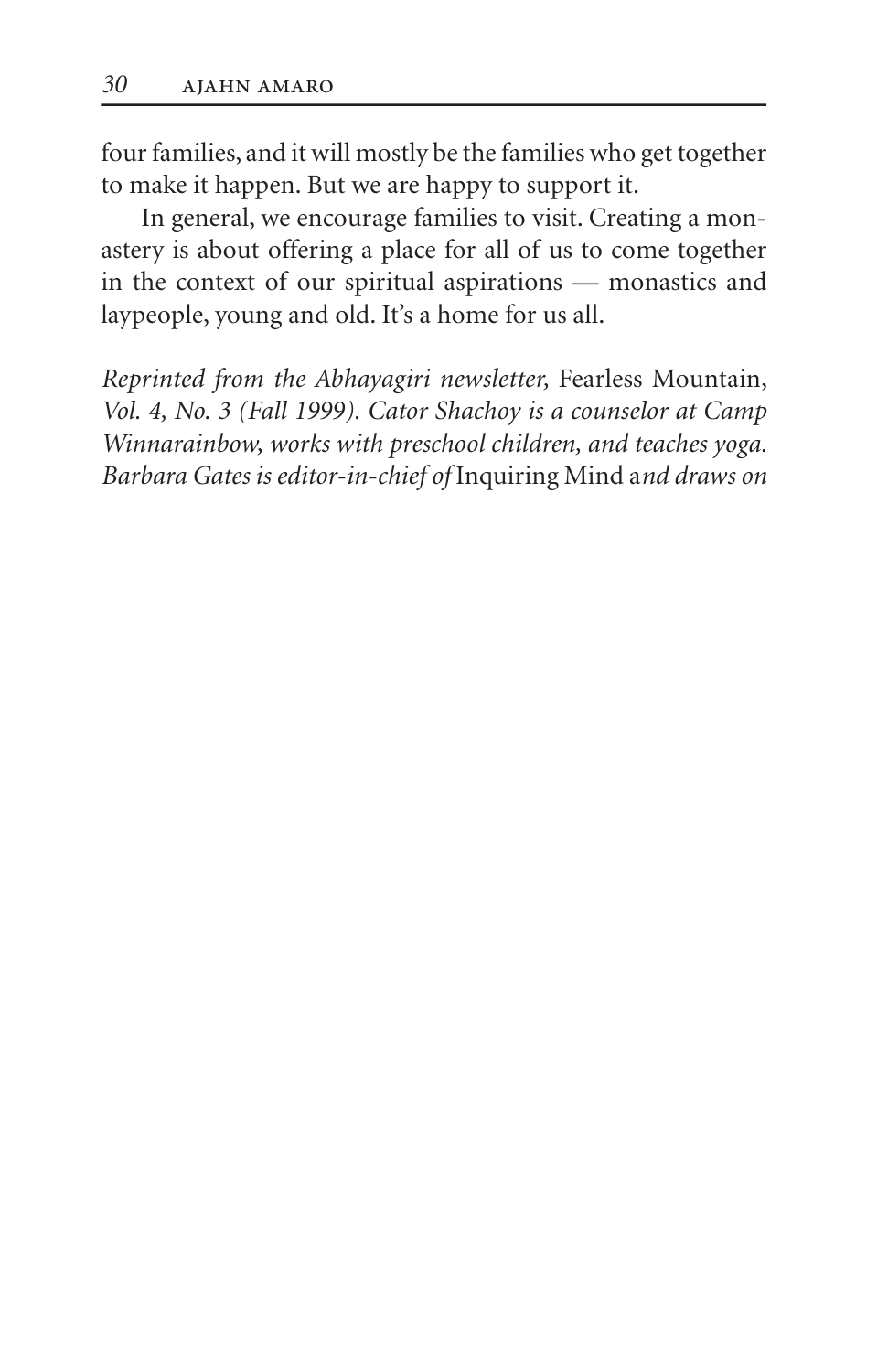# **Preparing for Death: The Final Days of Death Row Inmate Jaturun "Jay" Siripongs**

*An Interview with Ajahn Pasanno*

ATURUN "JAY" SIRIPONGS, a native of Thailand, was convicted in 1983 for the murders of Garden Grove market owner Pakawan "Pat" Wattanaporn and store clerk Quach Nguyen. While Siripongs admitted to involvement in the rob-ATURUN "JAY" SIRIPONGS, a native of Thailand, was con victed in 1983 for the murders of Garden Grove market owner Pakawan "Pat" Wattanaporn and store clerk Quach bery, he denied having committed the murders. Yet he refused to name his accomplice and was convicted and sentenced to death.

Six days before Jay Siripongs was to be executed, his friend, attorney Kendall Goh, contacted Abhayagiri Monastery seeking a Buddhist spiritual advisor. Two days later, Abhayagiri co-abbot Ajahn Pasanno expeditiously received security clearance to enter San Quentin Prison and spent three extraordinary days with Jay Siripongs, the last three days of Siripongs' life. Jay Siripongs died by lethal injection on February 9, 1999.

There were many reports that Siripongs went through a re mark able spiritual transformation while in prison. As a youth, Siripongs had taken temporary Buddhist monastic ordination in Thailand — a common Thai cultural practice. While in prison,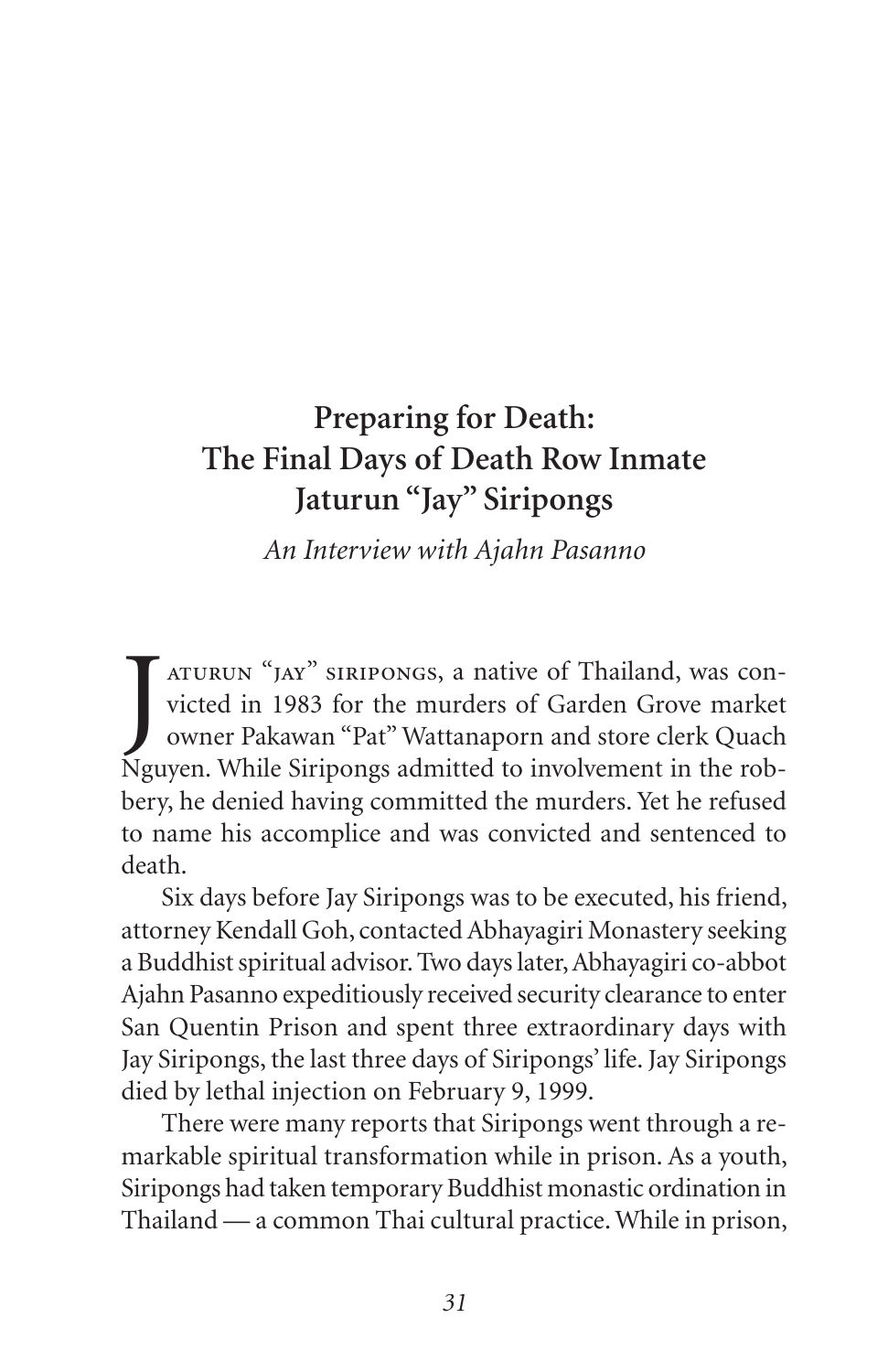he drew upon the meditation training he had received during his ordination and practiced consistently. Guards and inmates alike recognized that he lived his life at San Quentin peacefully. Several guards supported the clemency appeal for Siripongs, some openly. Even former San Quentin Warden Daniel B. Vasquez supported a plea for commutation of Siripongs' sentence to life imprisonment.

Kathryn Guta and Dennis Crean spoke with Ajahn Pasanno in May 1999.

**Fearless Mountain:** How did you come to be called in as Jay Siripongs' spiritual counselor?

Ajahn Pasanno: The first time Jay expected to be executed was November 17, 1998. At that time, he was accompanied by a Christian minister, a woman who had attended several other executions at San Quentin. Although Jay liked the minister very much and had known her for years, there was a dynamic between them that increased his anxiety. In November, in the final hours before his scheduled death, the two talked incessantly, and Jay was distracted from composing his mind. Jay had had a clear sense of what he needed to do in order to prepare for death, but he did not do it in November. Then, at the last moment, a federal court granted a stay, and Jay was not executed for another three months. He was very fortunate that this first execution had been stayed. His situation and reactions became clear to him. He wanted to make his death as peaceful as possible, and he knew he had to do the inner work to make it so.

For the second execution date, Jay was determined to go to his execution alone so that he could try to be calm and collected in his last hours. His friend Kendall Goh was concerned about his lack of spiritual support and offered to find a Buddhist advisor. It was apparently not easy for Jay to ask for a different spiritual advisor; he encountered difficulties both from San Quentin and others, and he was cautious. I thought that his caution was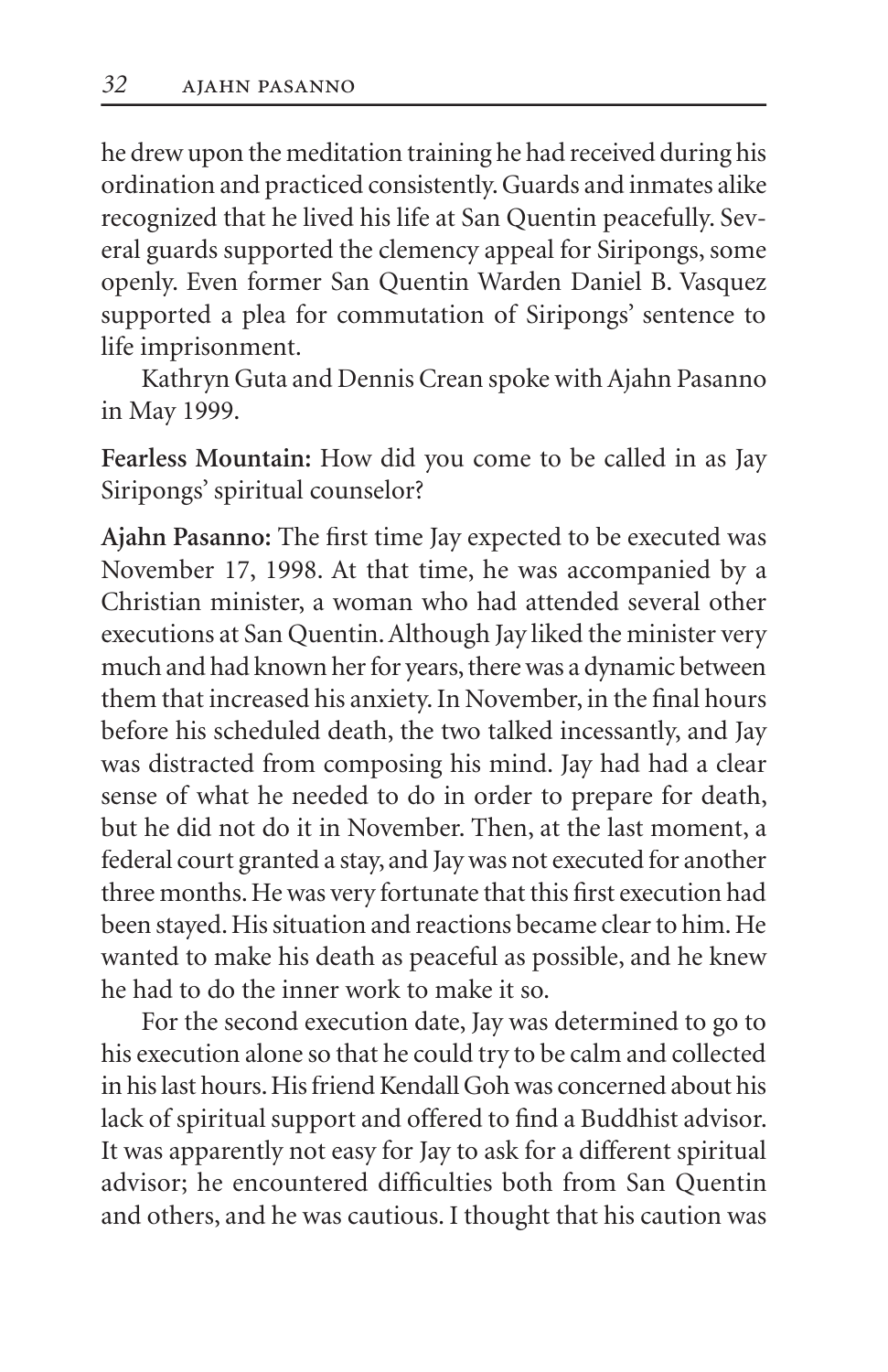reasonable as clearly the last thing he needed at that stage was some pious lecture from a monk. However, immediately after we met we connected, and he was happy to have me there.

**FM:** How did it feel to serve as a spiritual counselor to a con demned man?

AP: At first, I felt happy to help. Then I thought, I'm going into a hell realm, and there was a certain amount of trepidation. There were gates, chains, a metal detector and guards. Then there was a second metal detector, guards to stamp my hand after I'd cleared it, then more gates and guards. Yet there were also many conflicting images. I heard a guard call children visitors by their names as if he knew them.

When I saw Jay, he was not like others I have been with who are approaching their deaths. Jay was young and healthy, in con trol of his faculties. He was sharp, intelligent and talented. It was clear he had lived the last years of his life skillfully. Although he was waist-chained, he remained dignified. He was gracious and hugged his visitors. The whole situation took on a surreal quality. Everything appeared normal, but at midnight on Monday this human being would die, he would be executed.

**FM:** Was there any tension in the air considering that Jay would soon be put to death?

**AP:** Not really. The atmosphere was relaxed and not gloomy. Sometimes we got down to the nitty gritty of the mind. Other times we joked and laughed. On the first day especially, Jay was a very gracious host. Prior to my arrival he had set up a chair for me on one side of a table and for his friends on the other side. He had instructed them very strictly on how to behave in the presence of a monk, and he had planned to offer a meal. He said it was the first time he had been able to feed a monk in twenty years. In response to questions from his friends, I talked about the Buddhist theory of awakening using the lotus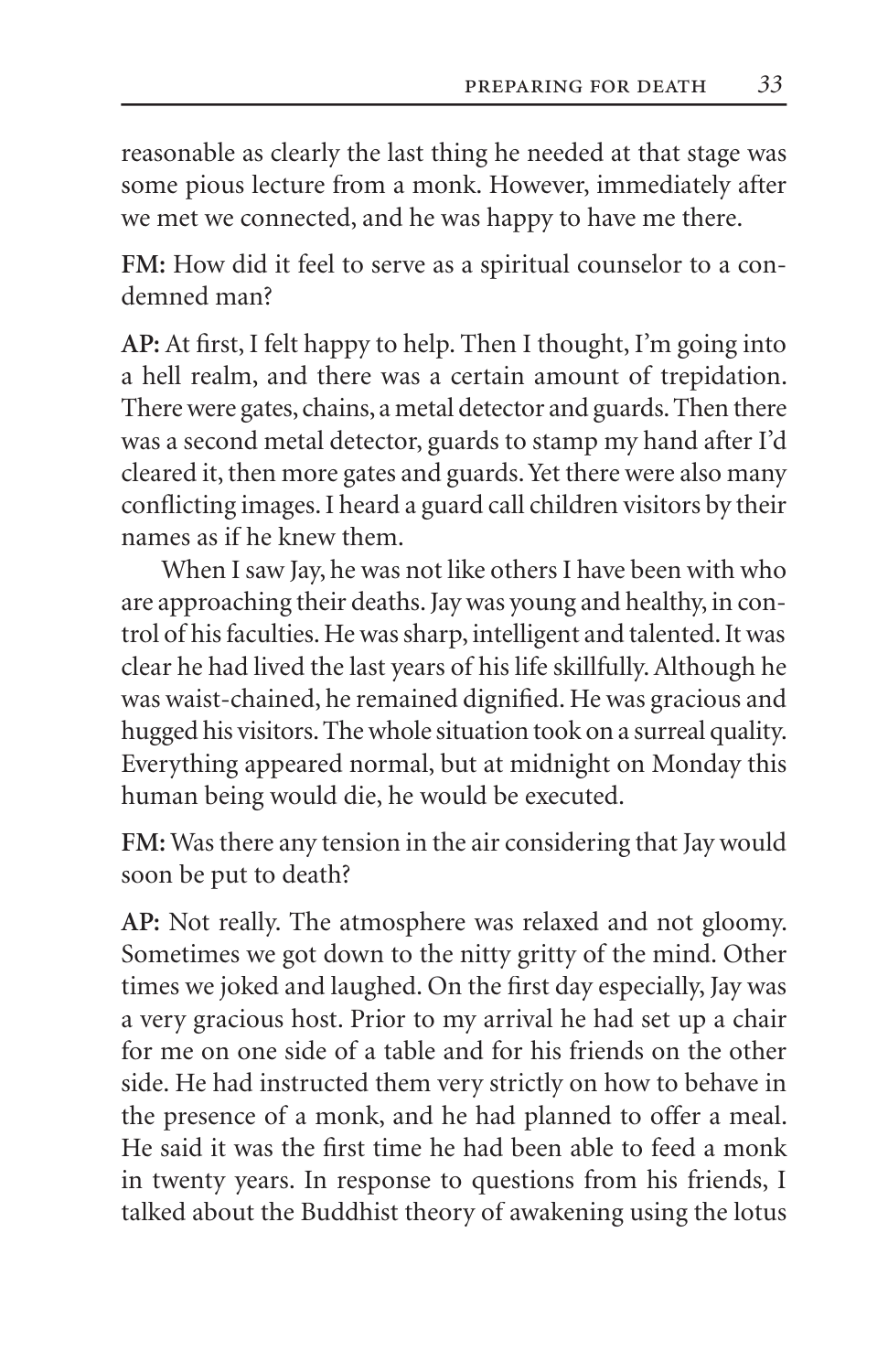flower metaphor. I also talked quite a bit about the meaning of Taking Refuge — seeing the Buddha, Dhamma and Sangha as enlightened knowing, truth and the embodiment of goodness. Jay was so happy that his friends could hear Dhamma and that he could share this with them.

Yet I felt very concerned that Jay look after the quality of his own mind and not let people distract him due to their own traumas about his imminent death. Jay recognized the dynamic that was going on around him; he was certainly not trying to maintain social contact because of agitation or restlessness. Still, he realized that he had to take responsibility for his own stability. Although he gave himself completely to his friends during the visiting hours, he meditated many of the other hours of the day beginning when he awoke at two or three o'clock in the morning.

During the days before his death, I pushed Jay into not be coming distracted. He had a lot of visitors. I told him it's best not to get too caught up with all these people. Kendall had told me when I first came that Jay was doing fine, that it was the rest of them who were falling apart. It was very obvious that Jay had touched the lives of many people, and they gathered around him before his death. His sister, Triya, was there. Some of his friends considered him their spiritual teacher. Many of his friends were lawyers, other friends were born-again Christians. So there were many different needs, and Jay, being kind-hearted and generous, tried to fulfill them all.

#### **FM:** Is it true that Jay was also an accomplished artist?

**AP:** Yes. Jay showed me his portfolio. He had become skilled in many different media and was obviously talented. He also gave away most of his art  $-$  over 600 pieces  $-$  to acquaintances and friends over the years. Jay used art to express his process of growing and changing. He often used butterflies as a symbol of his metamorphosis. At some time during his incarceration,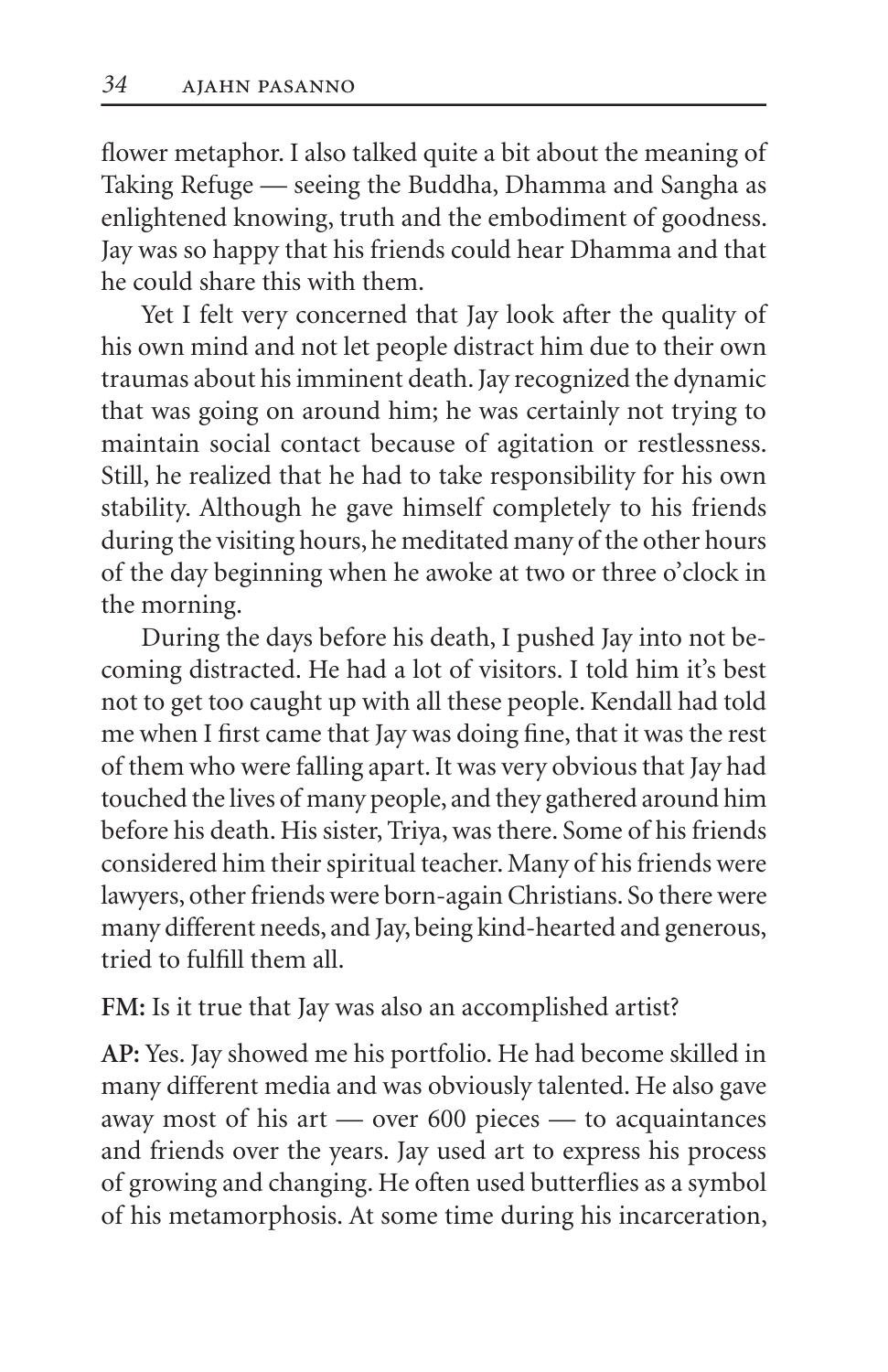he had realized that his life would end in prison. He thought, I can't continue hating myself or others.

During the last eight years, Jay underwent a deep transformation and came to a real understanding of himself. He told me that he had been in prison for a long time and couldn't say it was a bad thing. He felt he had been able to grow in prison in a way that would not have been possible had he not been in such difficult and extreme circumstances. He learned to reflect deeply on what would create well-being and clarity in his mind. The closer he got to the execution, the more he learned about what would obstruct the mind from growth and peace. He turned himself to the process of applying the mind to truth.

**FM:** And this included taking up Buddhist meditation?

**AP:** That's right. Jay had learned how to meditate when he was a monk in Thailand many years earlier. While in the monastery, he had had a very clear vision of light while meditating, but when he had tried to replicate the experience, it didn't come back.

**FM:** That sounds like the common meditation experience of grasping after what is pleasant.

**AP:** Yes. I teased him about that. Jay then reported that three weeks earlier the light had come back. This was very encouraging to me. Since Jay was a visual artist, I realized that he could use the vision of light as an anchor at the moment of his death. I led him in guided meditations centering on the breath and light. Since his breath would only be there until the injection took effect, I told Jay that there would come a time to let the breath go and focus instead on the image of light.

**FM:** How else were you able to help Jay with his inner work? Was he afraid of death?

AP: The first night we talked on the phone, I had asked Jay, "What's your mental state."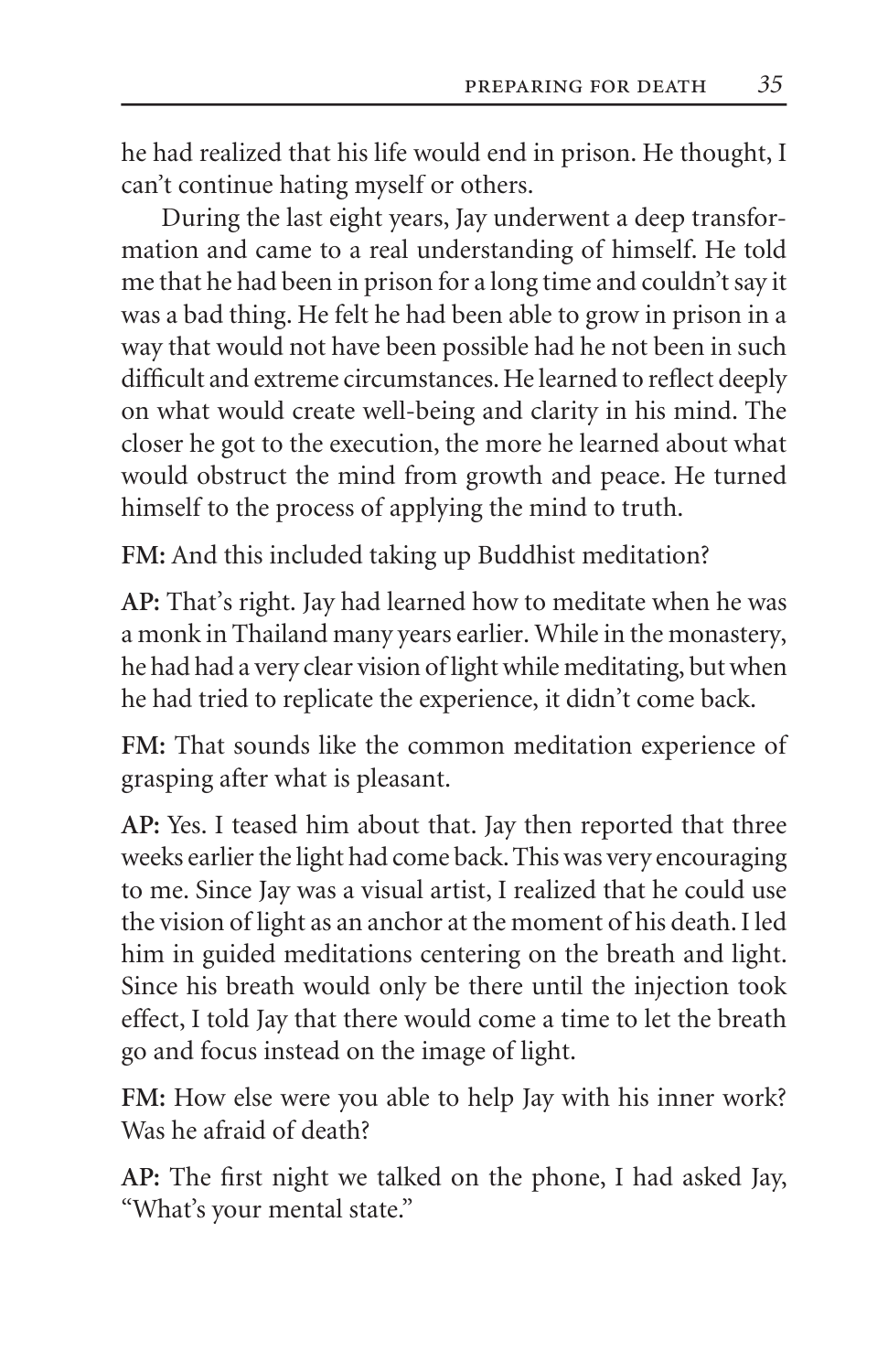"I'm at peace," he said. "I've accepted what will happen. But I still have things I want to know."

Growing up in Thailand, Jay believed in rebirth. He joked that he wanted his ashes scattered in the sea so that they might be eaten by fish and then the fish by humans. In this way, he could quickly return to the human realm to continue his work. He knew that human birth was the place where learning was possible — a place to understand pain and joy, good and evil, right and wrong. Growth and understanding were the results of choices one made. Jay had made some very bad choices over the years, but he had also made some good ones. He felt he had learned some real lessons in this lifetime and was determined to stay on the path of Dhamma in the next life.

**FM:** Did you ever to talk to Jay about those bad choices, about his crimes?

AP: No, I never talked to Jay specifically about the past. There was not enough time. I focused instead on his spiritual wellbeing, on his ability to face death with as composed a mind as possible. I was not relating to him as a person convicted of a crime. I was relating to him as a person facing death.

**FM:** What were the last few hours with Jay like?

AP: Six hours before an execution, the prisoner leaves his family and friends behind and goes to a very cramped cell right next to the execution chamber. Only his spiritual advisor can accompany him. There are six guards, called the execution squad, in a very confined space, and people like the prison psychiatrist and the warden also come in from time to time. There can be a lot of intimidation from the guards right before the execution. They might be carrying on loud conversations or be obnoxious in other ways. They may be watching TV very loudly just three feet away from the condemned man. On Jay's November execution date he had been allowed recitation beads in his cell, but before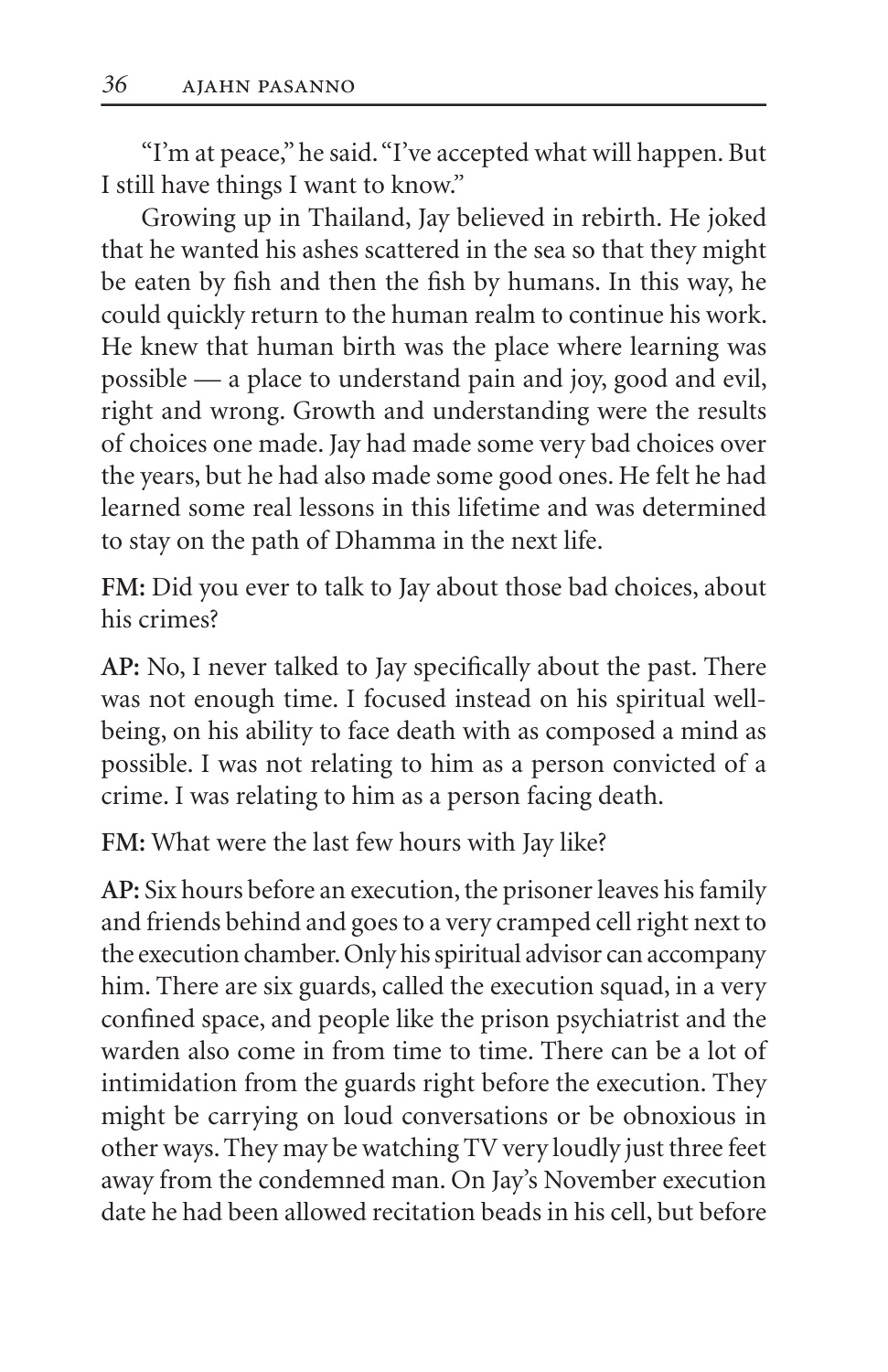giving them to him, one of the guards had put them on the floor and stepped on them.

After I was strip searched, I was taken to one of these death row holding cells. There, Jay and I were separated into two dif ferent cells connected only by a small corner. Right away I did protective chanting as a way of cleaning out negative energy. "We'll take the game away from them," I told Jay. We had planned for Jay to ask for the Refuges and Precepts in Pali, but he mis takenly did the chant to request a Dhamma talk instead. So I gave a short Dhamma talk to him and the guards.

**FM:** What did you talk about?

AP: I told the story of the Buddha, just after his enlightenment, not wanting to teach, as he thought nobody would understand. I talked about the nature of delusion of the human world and the liberation of the Dhamma. I talked about the Four Noble Truths, about how letting go was not a rejection of anything. I instructed Jay to pay attention to the arising of consciousness. Rather than inclining the mind towards that which will result in suffering and rebirth, I told Jay to move instead towards re lin quishment and focusing the mind.

In terms of letting go or relinquishment, we talked about for giveness in the context of "not self." If we haven't forgiven, we keep creating an identity around our pain, and that is what is reborn. That is what suffers. I asked Jay, "Is there anybody you have not forgiven yet?" I meant the system, his parents, others.

Jay thought about it. "I haven't forgiven myself completely," he said softly at last. It was touching. He had a memory of being a person who had been involved in something wrong in the past, yet now in the present he was a different person. It was helpful for him to see that he was not this memory of himself, to let go of the person in the past who was involved in the crimes.

It was also interesting to see that the guards seemed intent on what I was saying, and throughout the evening they were actually very solicitous and respectful of both of us.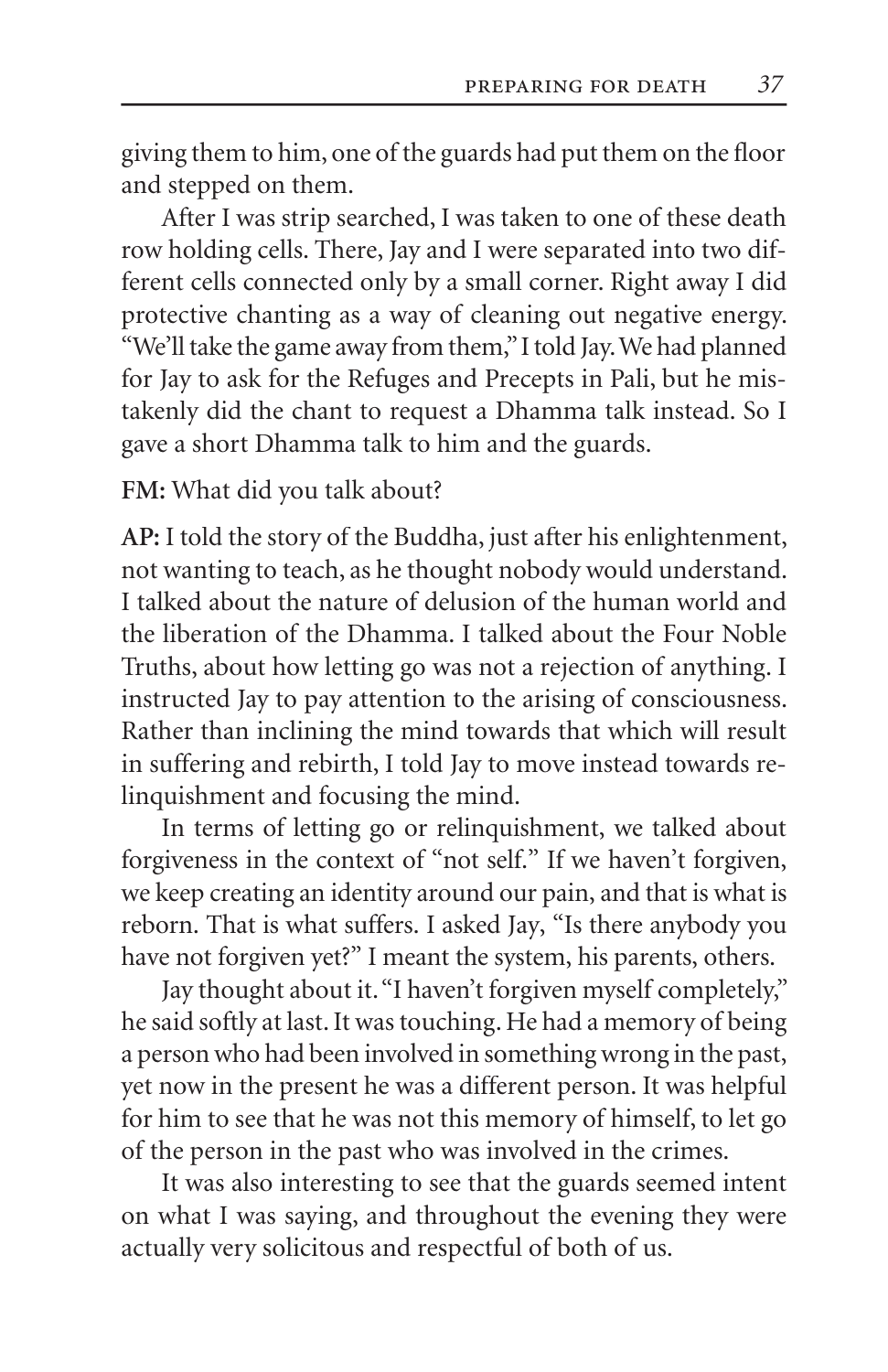**FM:** Was Jay preoccupied with the numerous appeals to save his life that continued during this time?

**AP:** Jay did not seem concerned or worried about justice. He did not hold out great hope for the appeals to go through. When the final appeals were turned down, it was not a big deal. "I'm accepting the fact that I'll be executed," he said.

**FM:** What was Jay's state of mind as he got closer to the execution?

**AP:** At one point, Jay asked, "If I am not the body, not the feel ings, not the mind, then what is it that is liberated?" I told him that such a question appearing then in his mind was simply doubt arising. When you let go of everything and experience the peace and clarity inherent in that, you don't have to put a name or identity on it.

At another point Jay said, "I have two people on my mind, . . . me and you."

I said, "You've got to get rid of me. I'm not going in there with you. And then you have to let go of yourself." We really laughed about that.

Basically, I helped prepare Jay for the many distractions that might take place during the execution. "People will be strapping you down; things will be happening around you,"

I warned. "You need to establish the mind without going to externals. Keep your attention within." We spent the whole evening meditating, chanting and talking Dhamma. So in the last hour Jay was very peaceful and able to establish his mind firmly on his meditation object. Toward the end, we took the time to do a ceremony of sharing merit and offering blessings, even to the guards. After his final appeal had been turned down, Jay also asked me to do some chanting for the lawyers involved in his case. He had a quality of thoughtfulness right up until the end.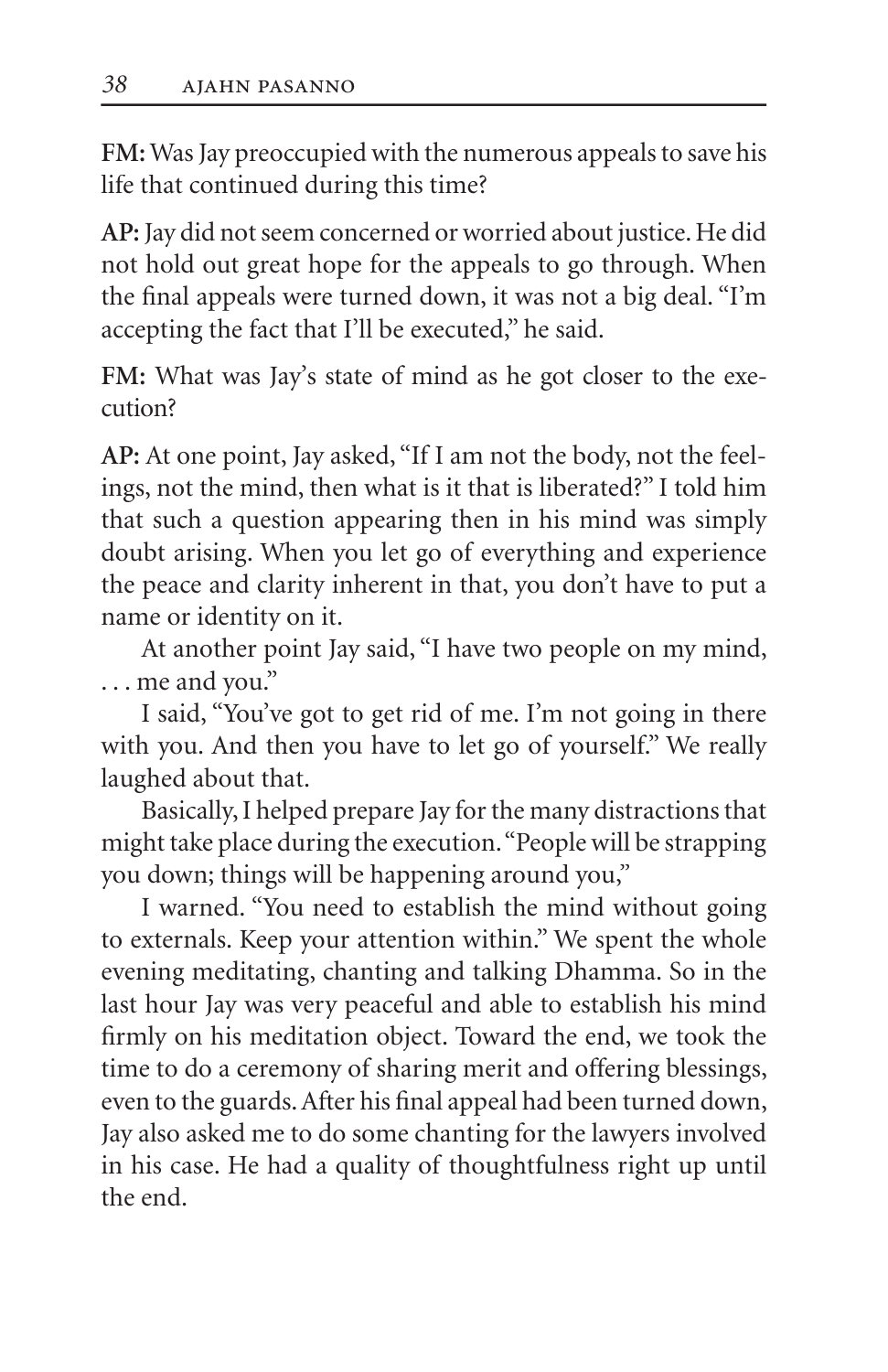**FM:** Were you present at the execution?

AP: No. That had been decided before I first visited Jay at San Quentin. I believe that not having yet met me, Jay elected not to have me there with him. When I read the papers the next day, though, they reported that he lay very still during the execution and kept his eyes closed. I found this heartening because I felt he was composing his mind.

**FM:** How did you feel after the execution?

AP: I was very grateful to have been there. It was very humbling. One can't help but consider what any one of us would have done in a similar circumstance — relating to our death not as something abstract, sometime off in the future, but knowing that at precisely 12:01 A.M. we will definitely die.

**FM:** Was there a funeral for Jay?

**AP:** There was a private cremation the day after Jay died. I met with his sister, Triya, at the crematorium. Jay's body lay in a cardboard box. Earlier, when Triya had asked to view his body, she had been told by the funeral director that this was not pos sible. I wasn't aware of this, so I asked the funeral director to lift the lid to the box. With some hesitation, she lifted it. Jay was in a body bag. "There must be a zipper," I said. The woman searched around and said the zipper was by his feet. She hesitated again. She said that Jay would not be wearing any clothes. "There must be some scissors around. It's just a plastic bag," I said. The woman brought some scissors over and cut the bag open at the shoulders and head.

It was very powerful to view his body. He had the most se rene expression on his face. There was a brightness to his skin. He wasn't dull or waxy. He had the tiniest bit of a smile. It was very good to see he had died a peaceful death. After all that had happened, it was a reassuring ending.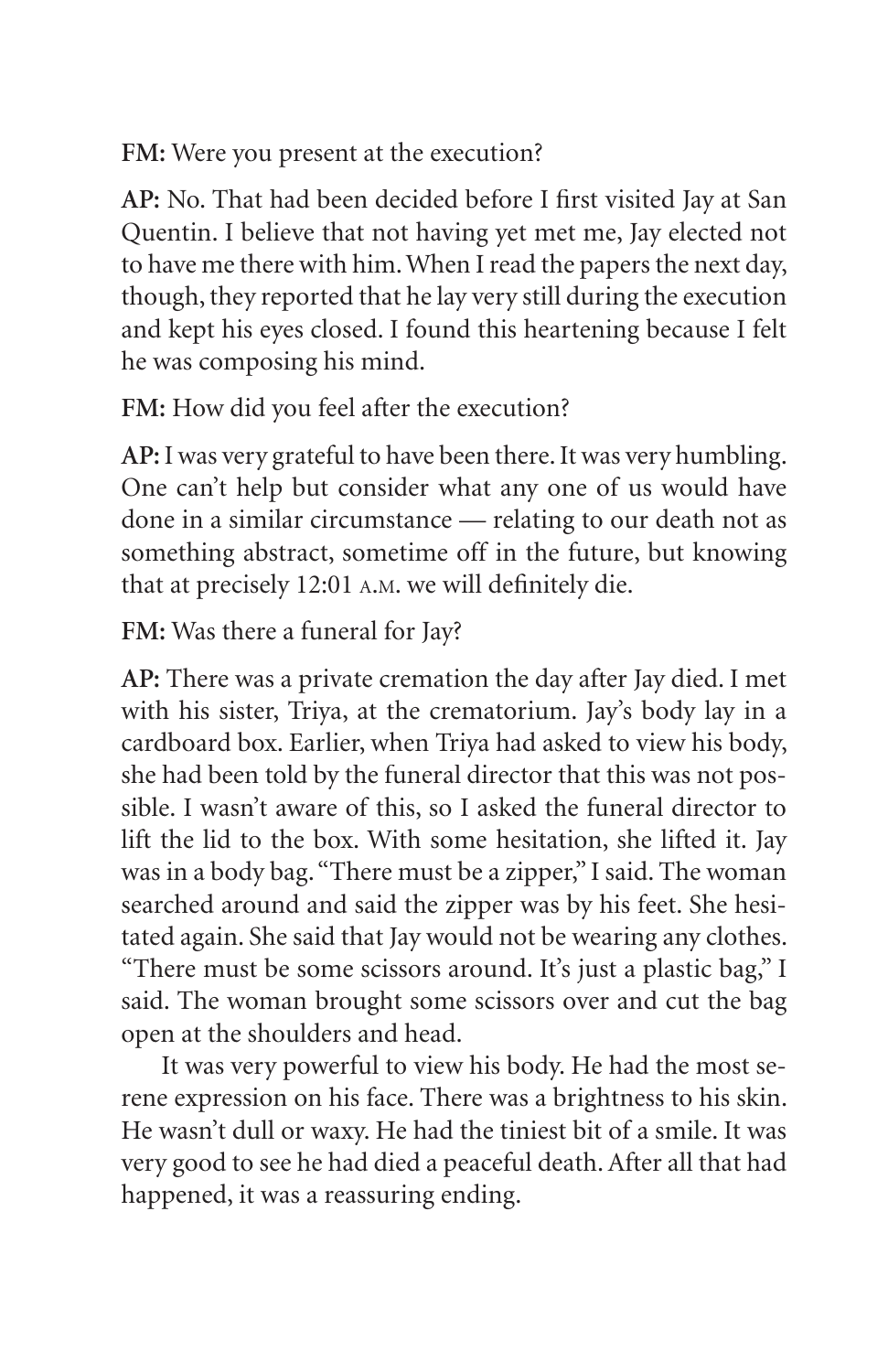Abhayagiri Buddhist Monastery is the first monastery in the United States to be established by followers of Ajahn Chah, a respected Buddhist Master of the ancient Thai forest tradition of Theravada Buddhism.

In 1995, as Ven. Master Hsüan Hua, abbot of the City of 10,000 Bud dhas, located in Ukiah, California, approached his death, he instructed his disciples to offer to Ajahn Sumedho, Ajahn Chah's senior Western disciple, 120 acres of forest fifteen miles north of the City of 10,000 Buddhas, in Redwood Valley. Subsequent to this an adjacect parcel of land with some buildings was purchased to make up the 250 acres of land that now comprise Abhayagiri Buddhist Monastery.

Abhayagiri is a center of teaching and practice for people in monastic or lay life. Its heart is a community of monks (*bhikkhus*), nuns (*siladhara*), novices (*samaneras*), and postulants (*anagarikas*) pursuing a life of meditative reflection. Frequently monastics from the other branches of this global community come and stay for shorter or longer periods of time.

The Sangha lives according to the *Vinaya*, a code of discipline established by the Buddha. In accordance with this discipline, the monastics are alms mendicants, living lives of celibacy and frugality. Above all, this training is a means of living reflectively and a guide to keeping one's needs to a minimum: a set of robes, an alms bowl, one meal a day, medicine when ill, and a sheltered place for meditation and rest.

Ajahn Amaro began his training in the forest monasteries of Northeast Thailand with Ajahn Chah in 1978. He continued his training under Ajahn Sumedho first at Chithurst Monastery in West Sussex, England, and later at Amaravati Buddhist Centre outside of London, where he lived for ten years. In June of 1996, Ajahn Amaro moved to California to establish Abhayagiri Monastery. Ajahn Pasanno is a highly respected and well-known Dhamma teacher. Ordained in 1973, he spent twenty-three years as a monk in Thailand — the latter fifteen years as abbot of the International Forest Monastery (Wat Pah Nanachat). He joined Ajahn Amaro at Abhayagiri Monastery at New Year of 1997. Ajahn Amaro and Ajahn Pasanno guide the Monastery as co-abbots.